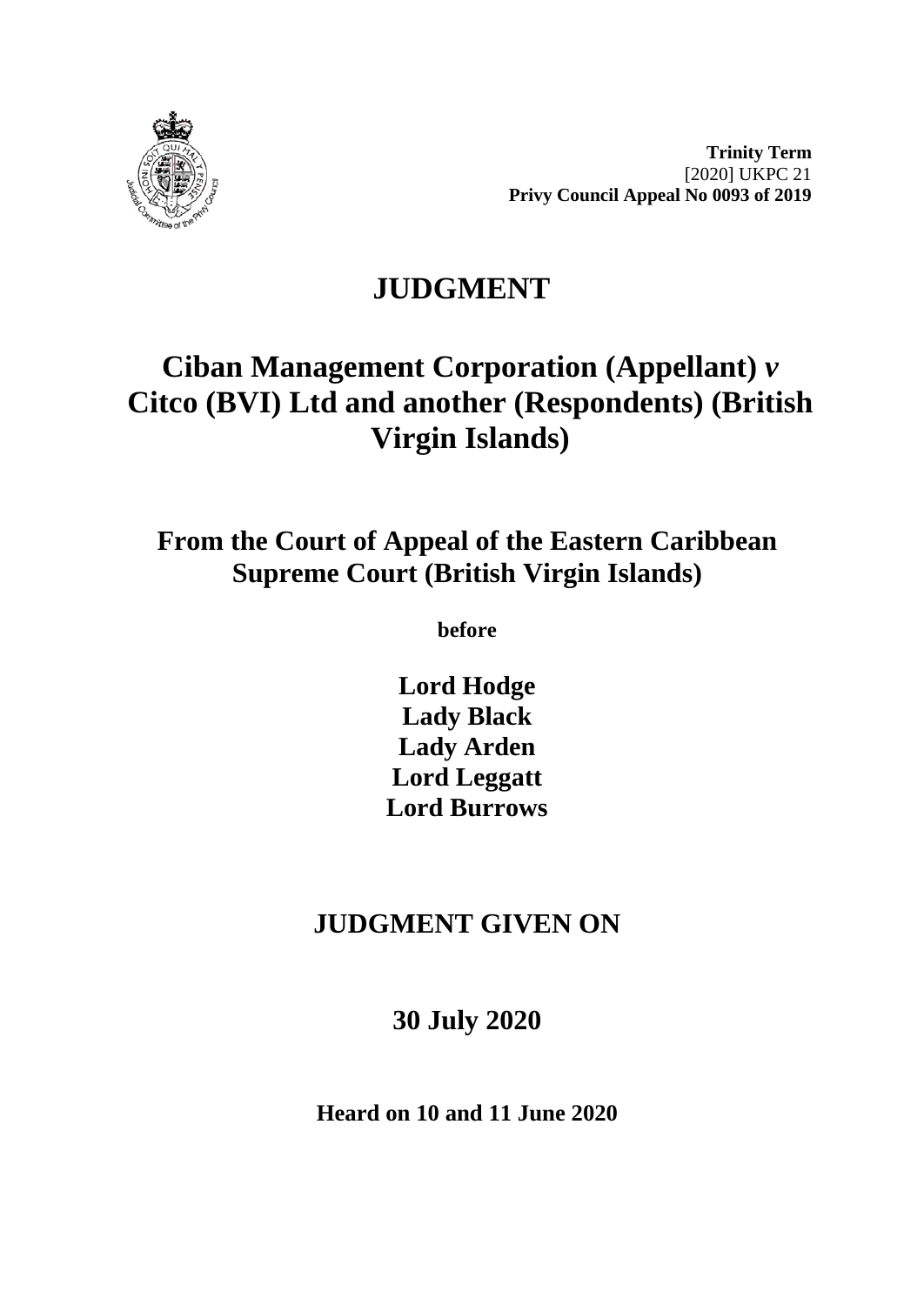(Instructed by Pinsent Masons LLP (London) )

*Appellant Respondent s* Ben Hubble QC and Steven Thompson QC Jeremy Child (Instructed by Macfarlanes LLP )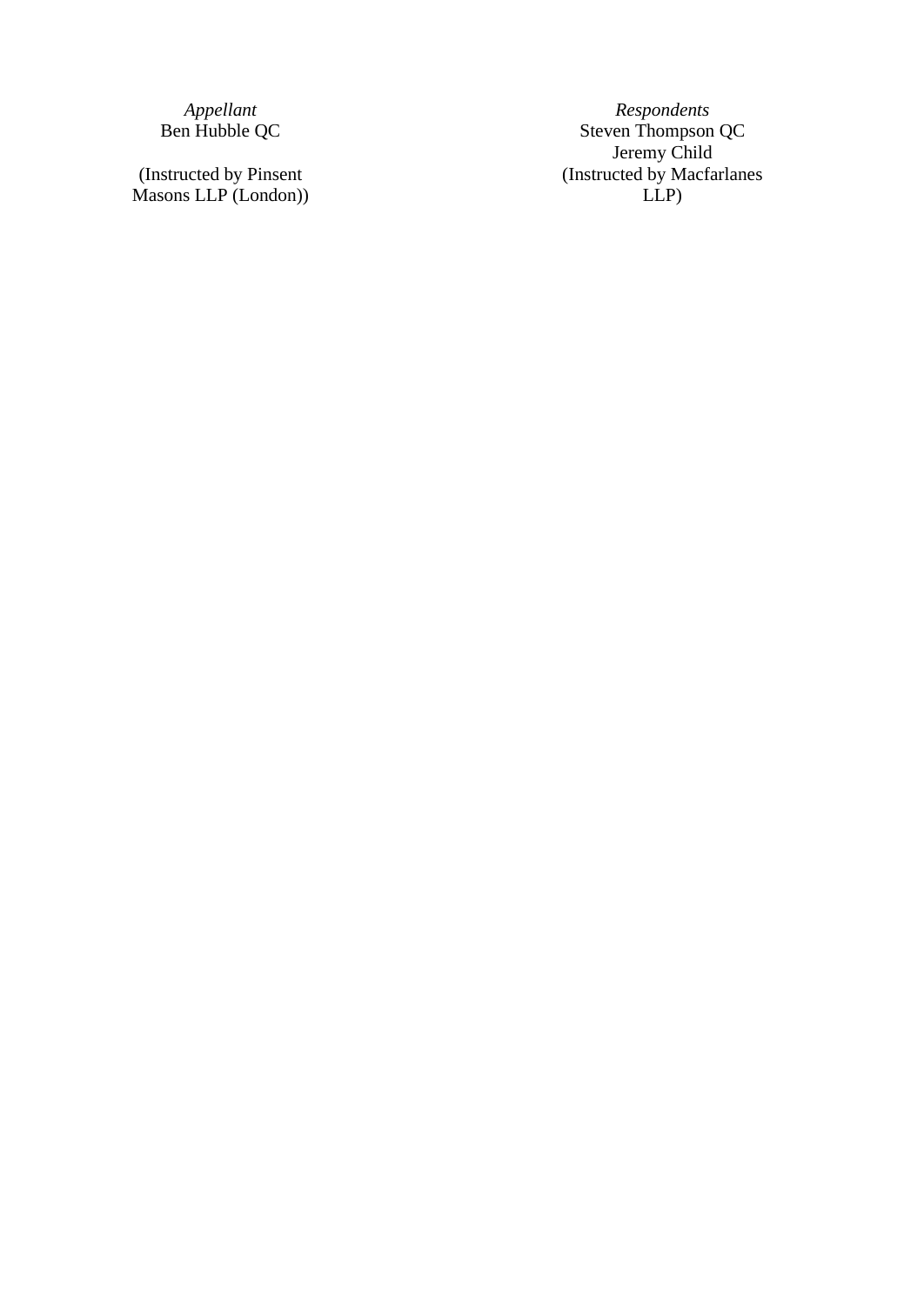#### **LORD BURROWS:**

#### **1. Introduction and Overview**

1. This case raises some interesting questions about a director's duty of care, the doctrine of ostensible authority and the so-called "*Duomatic* principle" (named after the case of *In re Duomatic Ltd* [1969] 2 Ch 365). The claimant, and the appellant before the Board, is Ciban Management Corpn but at all material times the relevant company was Spectacular Holdings Inc (which has since been merged with Ciban Management Corpn). We shall therefore refer to the appellant throughout as "Spectacular". The defendants, and respondents before the Board, are Citco BVI Ltd ("Citco BVI") and Tortola Corporation Company Ltd ("TCCL"). The former was the registered agent of Spectacular and the latter was its sole (legal) director.

2. The central allegation of Spectacular is that there was a breach of a tortious duty of care owed to Spectacular by Citco BVI and/or by TCCL in issuing, on 15 August 2001 on behalf of Spectacular, a power of attorney, referred to as the "fifth power of attorney" ("fifth POA"). Under the fifth POA, Mr Delollo (a Brazilian lawyer) was authorised to sell five parcels of land which belonged to, and were the only assets of, Spectacular. The sole purpose of Spectacular was to hold that property. It had no bank account and did not trade. Mr Alberto Jackson Byington Neto ("Mr Byington") was the ultimate beneficial owner of Spectacular with the only shares being bearer shares held on behalf of Mr Byington by a lawyer in Florida, Mr Stollman. On 14 December 2001, using the powers conferred under the fifth POA, Mr Delollo concluded a contract for the sale of all the land owned by Spectacular. Mr Byington knew nothing about the fifth POA or about the sale of Spectacular's assets. In issuing the fifth POA, Citco BVI and TCCL were acting on the instructions of Mr Henrique de Moura Costa ("Mr Costa"), who had been a long-standing friend and business associate of Mr Byington (albeit that he had sent a resignation letter to Mr Byington in November 2000). Mr Costa used the proceeds of sale to pay off debts Mr Costa alleged were owed to him by Mr Byington. In essence, therefore, the allegation by Spectacular is that Mr Costa had deceived Mr Byington and that he was able successfully to do so because, while not themselves fraudulent, Citco BVI and TCCL were in breach of the tortious duty of care that they owed to Spectacular.

3. Spectacular also alleged that the issuing of the fifth POA constituted a breach of section 80 of the International Business Companies Act 1984 (BVI) ("IBC"). It is important to note at the outset that the breach of this section was pleaded by Spectacular as merely one aspect of the alleged breach of the duty of care owed by TCCL, rather than as founding an independent cause of action for breach of statutory duty. It is convenient to set out that provision straightaway: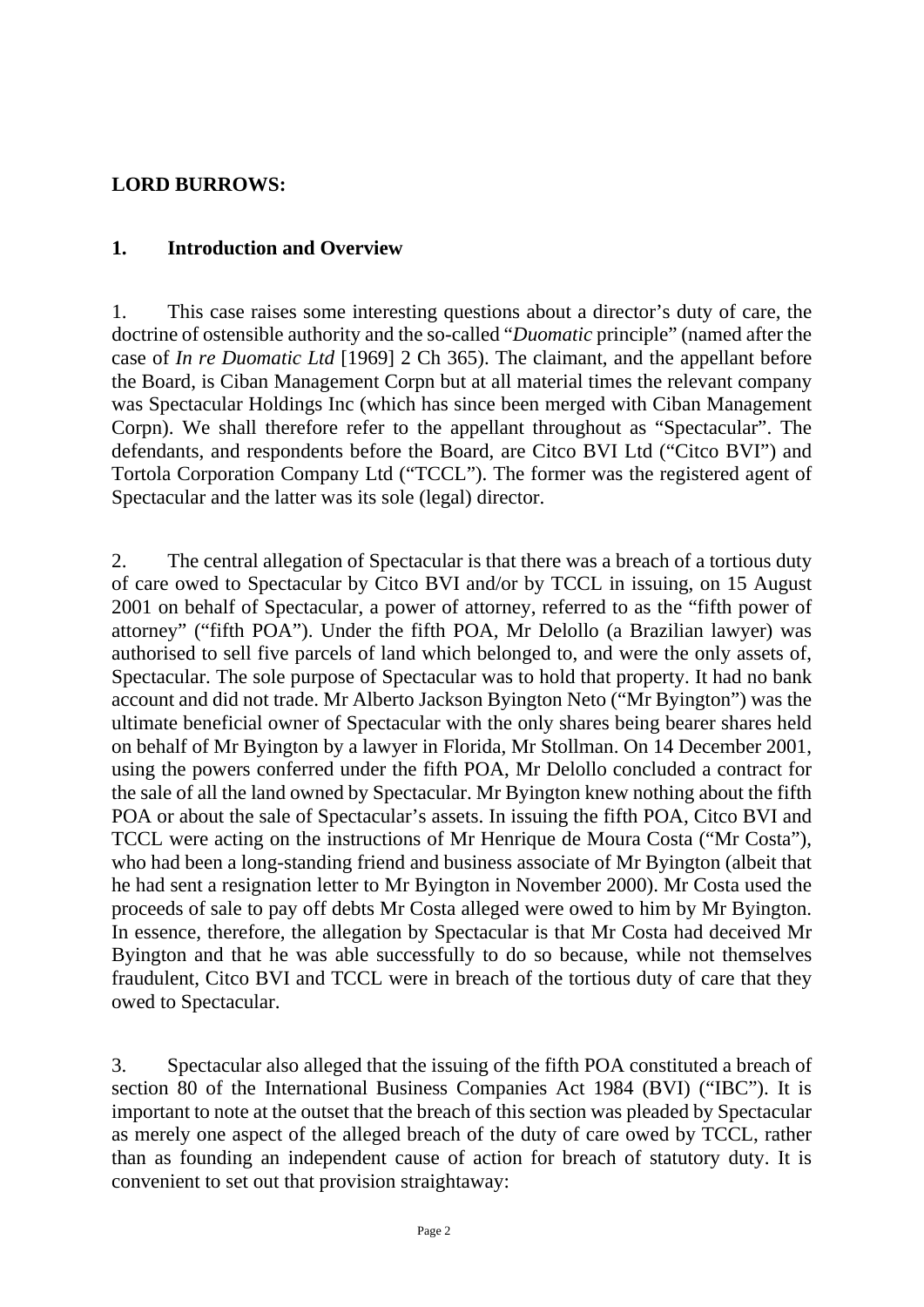"... any sale, transfer ... or other disposition ... of more than 50% of the assets of a company incorporated under this Act ... if not made in the usual or regular course of the business carried on by the company, shall be made as follows -

> (a) The proposed sale, transfer, lease, exchange or other disposition must be approved by the directors;

> (b) Upon approval of the proposed sale, transfer, lease exchange or other disposition, the directors must submit the proposal to the members for it to be authorized by a resolution of members …"

4. Bannister J, sitting at first instance in the Eastern Caribbean Supreme Court (Territory of the Virgin Islands), in a judgment handed down on 27 November 2012, held in summary as follows:

(i) Citco BVI, as registered agent, owed no duty of care in tort to Spectacular as regards the fifth POA (and related sale documents); any such duty was owed to Mr Byington. Citco BVI was not a de facto director and so owed no duty of care as a director to Spectacular. Even if Mr Byington, not Spectacular, had been the claimant, there had been no breach of a duty of care to Mr Byington because he had set up a system whereby he expected Citco BVI to rely on the instructions of Mr Costa, and Citco BVI had not unreasonably ignored what the claimant argued were warning signs (referred to by Bannister J and hereinafter as "red flags") concerning the instructions relating to the fifth POA.

(ii) As regards TCCL, one had to see the duty of care owed by the director to Spectacular in context. Here the set-up created and operated by Mr Byington meant that TCCL was to carry out his instructions, through Mr Costa, unless illegal or dishonest. In other words, TCCL's duty of care as director was merely to ensure that what Mr Byington was instructing TCCL to do, through Mr Costa, was legal and valid (ie TCCL's role was one of execution only).

(iii) In relation to section 80 of the IBC, there was no breach of duty by TCCL because what was done was in the "usual or regular course of [Spectacular's] business". Spectacular's business was that of a property-holding company. Such companies dispose of, as well as acquire, property. In any event, the duty owed under section 80 was to Mr Byington and not to Spectacular.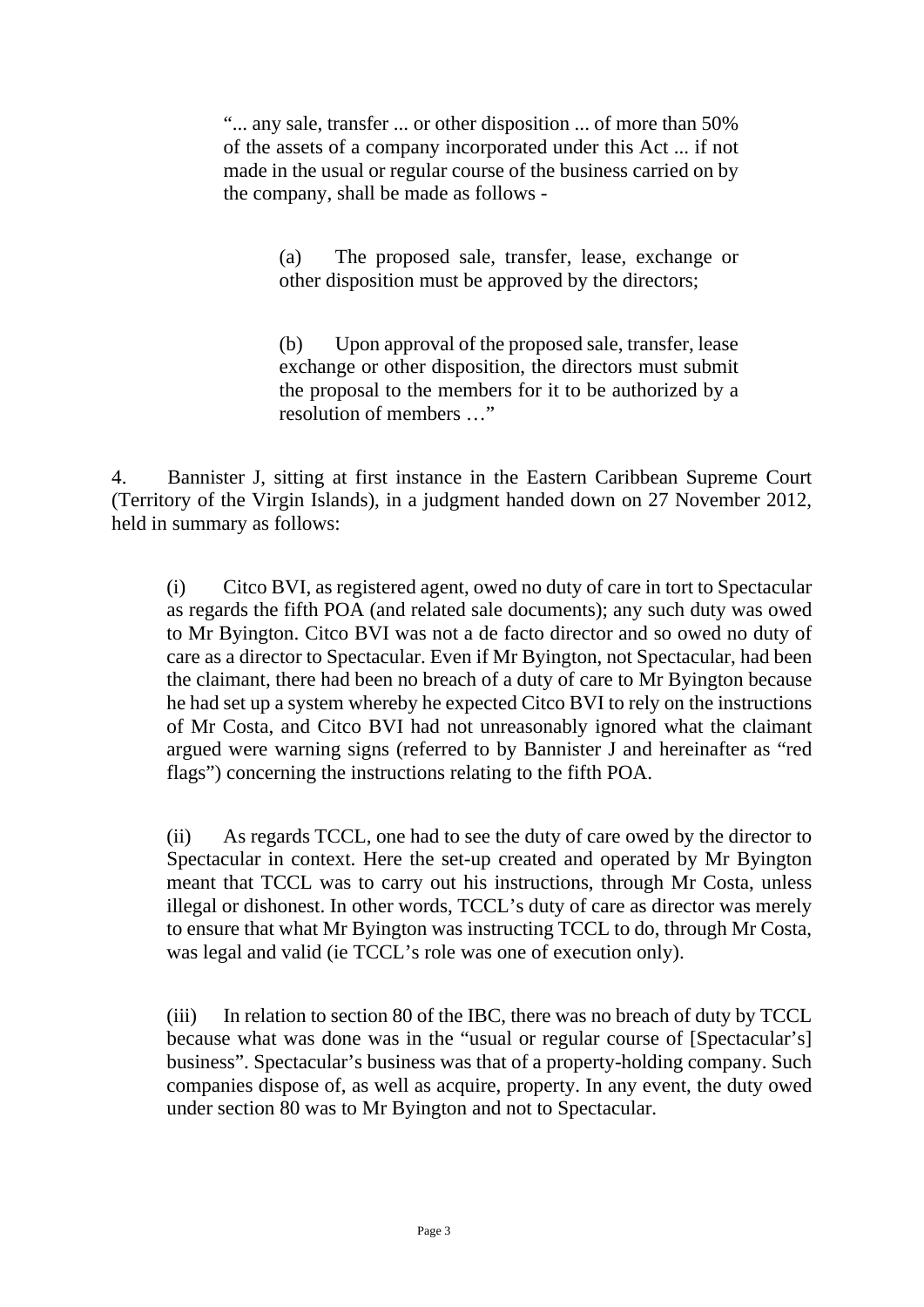5. The Court of Appeal of the Eastern Caribbean Supreme Court ("the Court of Appeal"), in a judgment dated 13 February 2019, upheld Bannister J's decision and reasoning but added:

(i) That the doctrine of ostensible authority (which was applicable because Mr Costa in giving instructions to Citco BVI/TCCL appeared to be acting on the authority of Mr Byington) provided an additional reason why the claims against Citco BVI and TCCL both failed.

(ii) Another reason why the claim against TCCL under section 80 of the IBC failed was because there was no disposition of property by TCCL, as opposed to by Mr Delollo, under the POA.

6. As is reflected in the judgments of the courts below, there has been considerable difficulty in deciding in this case whether the doctrine of ostensible (or apparent) authority has a pivotal role. The Board considers that, on this appeal, there is one central question to be determined: were Citco BVI and/or TCCL in breach of the tortious duty of care which they owed to Spectacular in acting on the instructions of Mr Costa in relation to the fifth POA? But in answering that question both counsel, Ben Hubble QC for Spectacular and Steven Thompson QC for Citco BVI and TCCL, were in agreement that ostensible authority was central to the resolution of the case. While it is important not to overcomplicate matters, it is also the Board's view that, in line with the Court of Appeal, it is helpful to see some of the issues through the lens of the doctrine of ostensible authority.

7. The answer which the Board gives to the central question raised by this appeal is that we see no reason to interfere with the decision of the Court of Appeal (upholding Bannister J) that Citco BVI and TCCL were not in breach of the duty of care owed to Spectacular.

8. We should clarify at the outset that, in accordance with our normal practice, we do not think it appropriate to go behind the concurrent findings of fact of the two lower courts (ie the facts which Bannister J found proven and on which his findings were upheld by the Court of Appeal). For that practice of the Board see, for example, *Srimati Bibhabati Devi v Kumar Ramendra Narayan Roy* [1946] AC 508; *Central Bank of Ecuador v Conticorp SA* [2015] UKPC 11, [2016] 1 BCLC 26, paras 4-8; *Juman v Attorney General of Trinidad and Tobago* [2017] UKPC 3, para 15; *Al Sadik v Investcorp Bank BSC* [2018] UKPC 15, paras 43-44.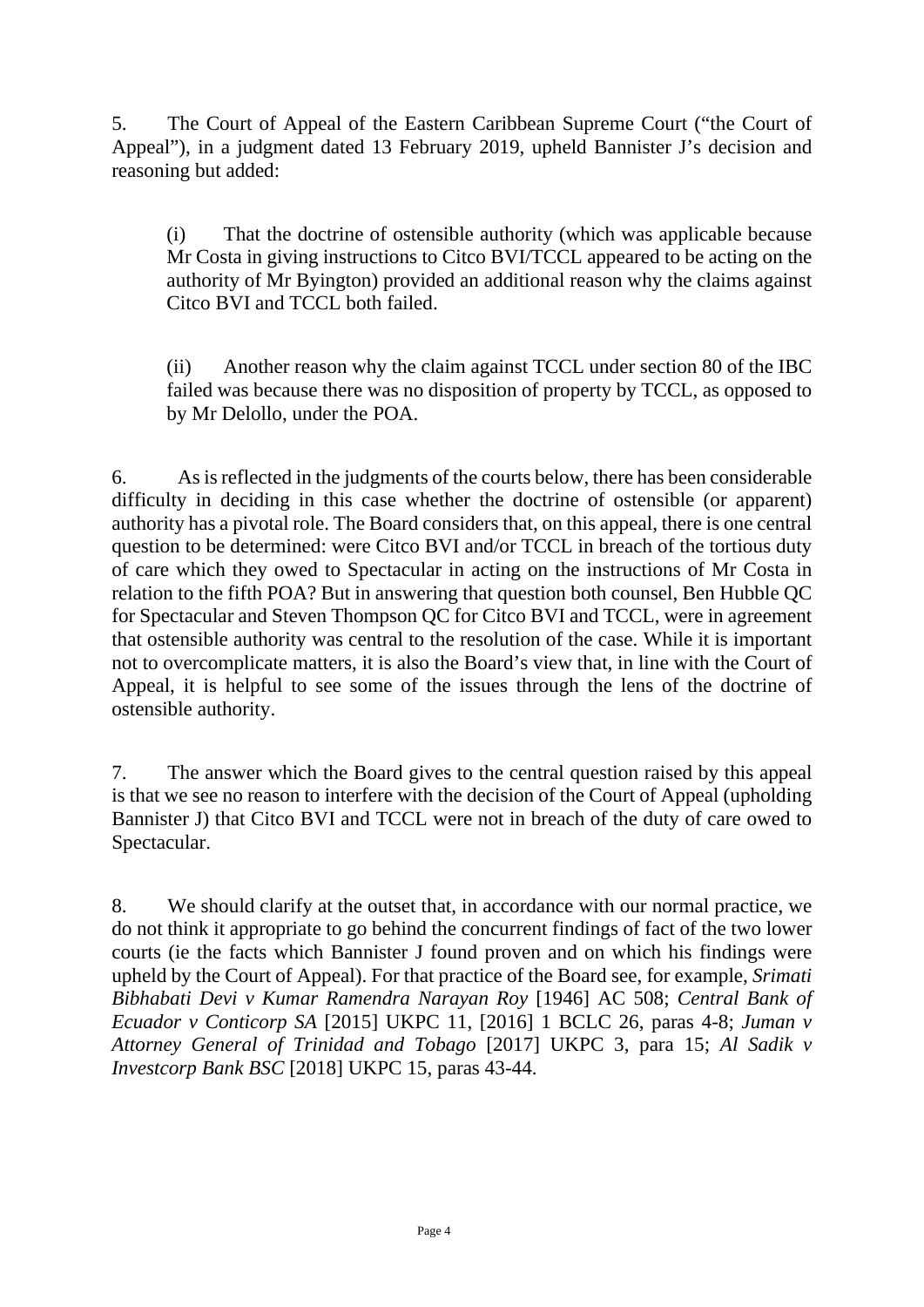#### **2. The facts**

9. This summary of the facts draws heavily on the judgment of the Court of Appeal and the parties' agreed statement of facts.

10. Mr Byington is a Brazilian businessman. Through a company called Gravacôes Electricas SA ("GEL"), he carried on a music and recording business in Sao Paulo beginning in the 1950s. He sold the artists' contracts and royalty rights for US\$18m. Of this sum, US\$3m was paid to Mr Byington himself, but the bulk was paid to GEL's creditors, and Mr Byington lent his \$3m to GEL in order to keep afloat what remained of the business.

11. By 1997 the remainder of GEL's business was failing and Mr Byington was concerned about his \$3m. He persuaded his longstanding friend and associate, Mr Costa, to acquire two BVI shelf companies: Spectacular and Waterloo Capital Corpn ("Waterloo"). The purpose of the acquisitions was to enable the use of the companies in a scheme by which GEL's share capital would appear to be sold to Mr Costa and to be held by him through Waterloo. But the sale was a sham, for after its completion, unbeknown to Mr Byington's creditors, GEL in fact remained in Mr Byington's beneficial ownership.

12. As a further step in the scheme, Mr Byington then sued GEL for his \$3m and secured a judicial sale of five of the six parcels of land from which GEL had carried out its business in Sao Paulo. We shall refer to those five parcels as "the Property". A public auction was held and Spectacular, which was beneficially owned by Mr Byington throughout the period relevant to these proceedings, obtained the Property for R\$2.75m. In this way Mr Byington succeeded in taking the Property out of the reach of GEL's creditors without anyone other than Mr Costa knowing that he had been the real purchaser of it.

13. It is necessary here to explain in more detail how Spectacular was acquired. In late 1997 Mr Byington told Mr Costa to instruct a US lawyer based in Florida, Mr Stollman, to acquire a BVI-registered company. To that end Mr Stollman contacted Citco Corporate Services Inc ("Citco NY"), a corporate services company based in New York. Citco NY provided the details of various companies available for purchase, including Spectacular. On 27 October 1997 the purchase of Spectacular was completed and TCCL, an associated company of Citco BVI, was appointed as its sole director. On Mr Costa's instructions, and following a resolution passed by TCCL, Spectacular issued a power of attorney granting Mr Valente, a Brazilian lawyer, power to represent Spectacular in judicial proceedings for the specific purpose of conducting the claim against GEL.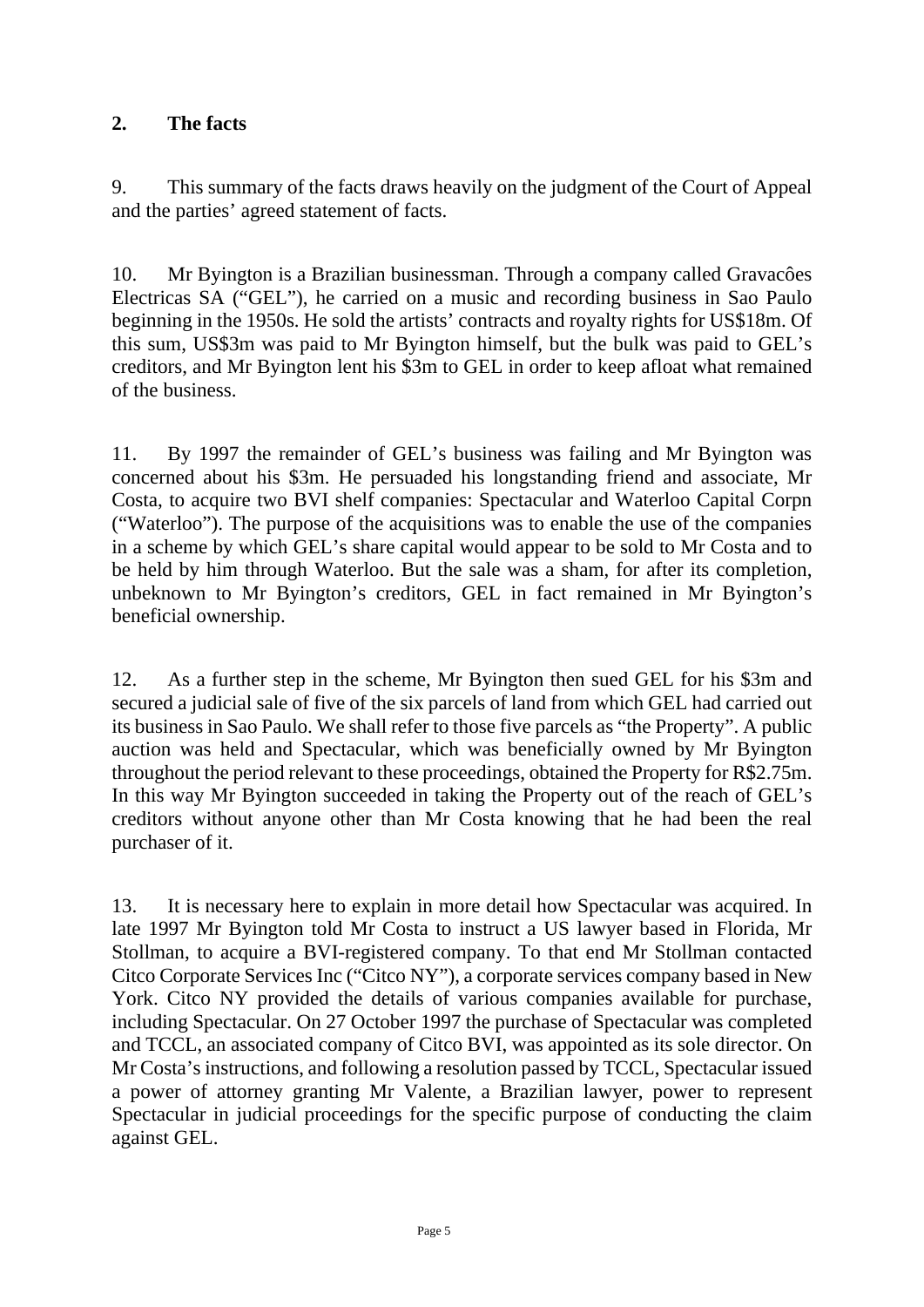14. The share capital of Spectacular consisted of 5,000 bearer shares, which were held by Mr Stollman on behalf of Mr Byington. In November 1997 Citco NY sent Mr Costa drafts of a management agreement to be entered into by Citco BVI, TCCL and Mr Byington as Spectacular's beneficial owner. Mr Byington refused to sign the agreement. The trial judge, Bannister J, found that Mr Byington had refused because he did not want anyone to find out, or even to be able to find out, that he owned Spectacular.

15. Between April 1998 and September 1999 Spectacular issued three further POAs authorizing a Brazilian lawyer, Mr Delollo, to take steps on its behalf. Mr Costa communicated the instructions to issue these POAs either (on one occasion) directly to Citco BVI, or (on two occasions) to Citco NY, after which they were passed on to Citco BVI. Each time, his instructions were followed without question and the POA was issued by TCCL as director. Mr Byington gave his approval for all the corporate acts carried out on Spectacular's behalf from its acquisition up to and including the issue of the last of these POAs in September 1999. As Bannister J noted, there was, however, no document in evidence at trial to suggest that Mr Byington had told any of the professionals with whom Mr Costa dealt on his behalf that they could rely on his instructions; nor was there any evidence that any of them had ever asked Mr Byington for confirmation of those instructions.

16. It appears that in early 2000 Mr Byington was facing financial difficulties. He borrowed US\$85,000 from Mr Costa, who was at that time helping him to run an unrelated company. By a letter addressed to Mr Byington and dated 27 November 2000, Mr Costa resigned from what he called "this organisation" but told Mr Byington that he remained available to hand over "the subjects I am taking care [of]". Mr Byington failed to repay Mr Costa's loan within the timeframe they had agreed, and Mr Costa also appears to have been owed salary arrears. They then agreed a settlement under which Mr Byington would pay, or arrange the payment of, these debts by 31 December 2001. It was a term of the arrangement that Mr Byington should pay Mr Costa a minimum of US\$2,000 a month in respect of the salary arrears, to be set off against the total salary debt. Mr Costa repeatedly complained to Mr Byington that sums due were not being paid and told him in July 2001 that he was sure there were other sources from which the money could be found.

17. On 14 August 2001, without telling Mr Byington, Mr Costa sent an email to Citco BVI containing the text of a draft POA which he asked Spectacular to grant so as to authorise Mr Delollo to sell the Property. Mr Costa sent the email from his personal email address and gave his home telephone number. The next day, TCCL passed a resolution providing for the issue of that fifth POA and executed it. A copy of it was sent to Mr Costa. Mr Costa caused the invoice for Citco BVI and TCCL's fees for the fifth POA to be settled on 23 August 2001 by a transfer from his son's bank account in Oxford. On 20-21 November 2001 Mr Costa asked Citco BVI to produce further documents in connection with the proposed sale, which it did.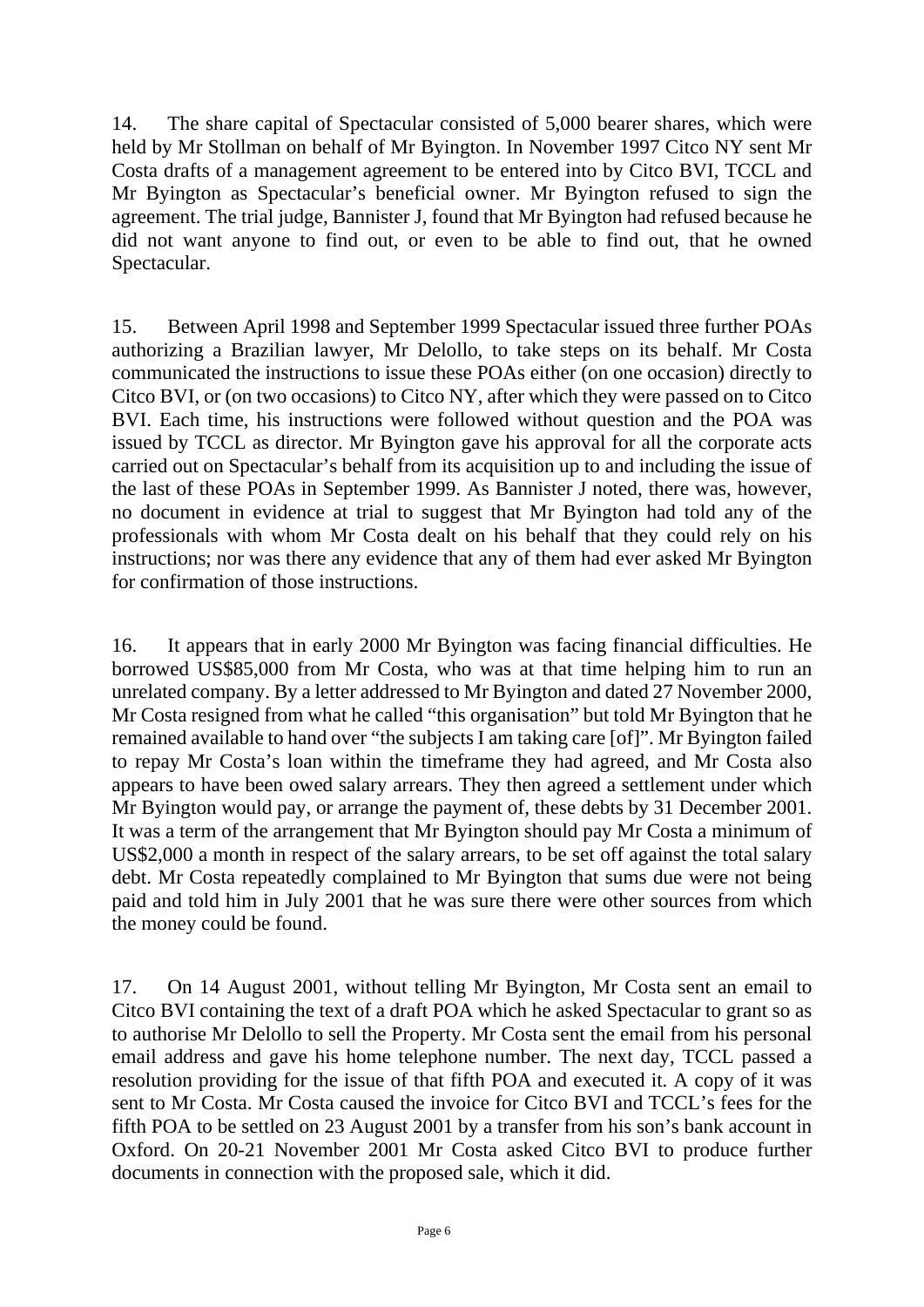18. On 14 December 2001 a contract for the sale of the Property at a price of R\$1.15m was concluded between Spectacular and Mr Thomas Law as purchaser. That day Mr Costa wrote to Mr Byington telling him for the first time what had happened and giving a breakdown of the sums Mr Byington owed him. Mr Byington's response made clear that he had not authorised the grant of the fifth POA and had been entirely unaware of the sale until then. He caused the fifth POA, together with the earlier POAs, to be revoked. On 21 December 2001 he commenced proceedings in Brazil seeking to prevent registration of the sale. This dispute was eventually settled by an agreement under which Spectacular retained the Property in return for a payment to Mr Law of R\$1.6m.

19. On 14 December 2007 Spectacular issued proceedings against Citco BVI and TCCL. In summary, it alleged that TCCL had acted in breach of its tortious (and fiduciary) duty of care as a director in failing to ensure that Mr Costa had the authority to procure the grant of the fifth POA and that Citco BVI had acted in breach of its tortious (and fiduciary) duty of care as a registered agent in failing to do the same and in supplying further documents for the sale. Spectacular also claimed that TCCL had acted in breach of a duty of care in relation to section 80 of the IBC. The losses claimed by Spectacular included the moneys paid to Mr Law to settle the Brazilian proceedings; legal fees incurred by Spectacular in relation to the proceedings; and rent lost while title to the Property was disputed during those proceedings.

20. In June 2012 the merger of Ciban and Spectacular occurred and Ciban replaced Spectacular as the claimant in the proceedings. A trial limited to the issue of liability took place. On 27 November 2012 Bannister J gave judgment dismissing the claims. On 1 November 2018, after a considerable delay attributed to difficulties locating the court's file for the case, an appeal was heard by the Court of Appeal. On 13 February 2019 the Court of Appeal gave judgment dismissing the appeal.

#### **3. Was TCCL in breach of its duty of care to Spectacular?**

#### *(i) TCCL's duty of care and ostensible authority*

21. It is convenient to look first at the position of TCCL as director. The pleaded cause of action is the tort of negligence and alleges that TCCL was in breach of its duty of care owed as a director to Spectacular. Using the words of section 54(1) of the IBC, it is alleged that TCCL failed in its duty to "exercise the care, diligence and skill that a reasonably prudent person would exercise in comparable circumstances". The alleged negligence was in relation to the issuing of the fifth POA for the sale of the Property. More specifically the essence of the claim is that TCCL should not have relied on the instructions of Mr Costa in relation to the fifth POA but should have checked with Mr Byington that those instructions were valid. It is alleged that certain "red flags", which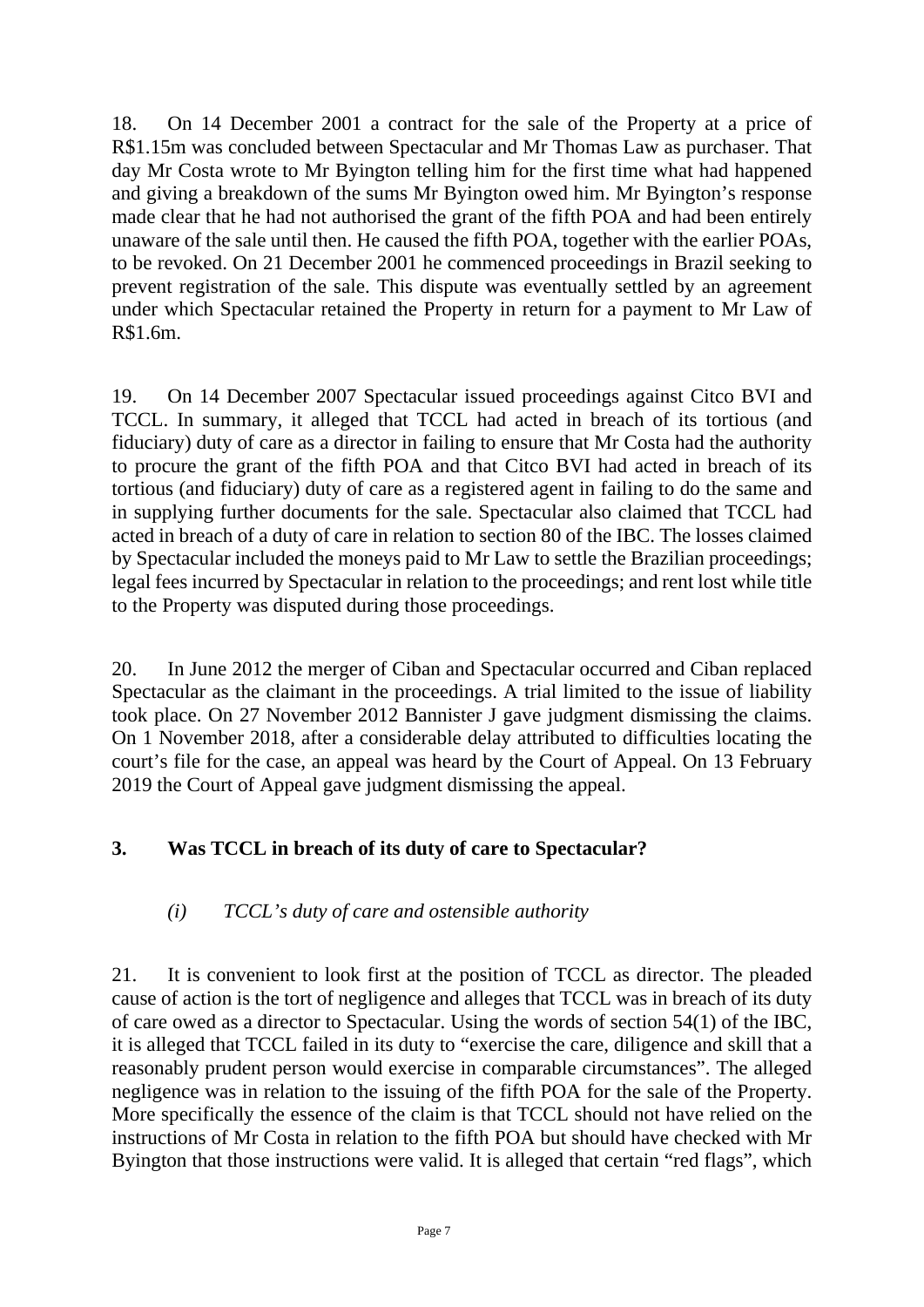should have alerted TCCL to the danger of relying on those instructions, were unreasonably ignored. It is also alleged that proper due diligence was not carried out in relation to the proposed sale. A further allegation made, still focused on the instructions for the fifth POA, is that TCCL failed in its duty of care because it did not ensure compliance with section 80 of the IBC in relation to the proposed sale. Had TCCL exercised its duty of care, the instructions of Mr Costa in relation to the fifth POA would have been checked with Mr Byington with the consequence that that power of attorney would not have been drawn up and the contract for the sale of the Property would not have been entered into.

22. The Board sees nothing wrong with the reasoning and conclusion of the Court of Appeal (upholding Bannister J) that TCCL was not in breach of its duty of care. In general terms, this is because of the context in which TCCL was operating. The context was one in which Mr Byington wished to be kept out of the public eye. The shares were bearer shares held for Mr Byington as ultimate beneficial owner by Mr Stollman; and Mr Byington had set up a system whereby his instructions were being given to TCCL (and Citco BVI) by Mr Costa. That system had been used, without any concerns being raised, for the issuing of four previous POAs over some two years. Mr Byington expected TCCL (and Citco BVI) to follow the instructions of Mr Costa. To use Bannister J's words, at para 51, Mr Byington "remained in the shadows while Mr Costa communicated his instructions and was the point of contact". In so doing, as Bannister J said at para 50, Mr Byington "accepted the risk that Mr Costa might one day betray him", as indeed happened. In the Board's view, the law does not, and should not, allow Mr Byington to shift that risk to the respondents.

23. Were the defendants put on notice because of the "red flags"? Bannister J said this about the "red flags" at para 52:

> "Various 'red flags' are relied upon: for example, that Mr Costa asked that the fifth power of attorney and invoice be sent to him. But Mr Costa had asked in October 1998 that all correspondence be sent to him and the second, third and fourth powers of attorney had all been sent, after consularisation, to Mr Costa at the property. Then it is said that Mr Costa asked for Citco BVI's invoices for the work on the fifth power of attorney to be sent to him rather than to Citco NY or to Mr Stollman. But Mr Costa had asked for that procedure to operate as early as May/June 1998 and the instruction had been complied with, without protest from Mr Byington, over the following three years. It is pointed out that Mr Costa's email requesting the execution of the fifth power of attorney was from his personal email address and referred to his home telephone number instead of that at the property. That is so, but I cannot see why that should have excited any suspicion, especially since Mr Costa in the same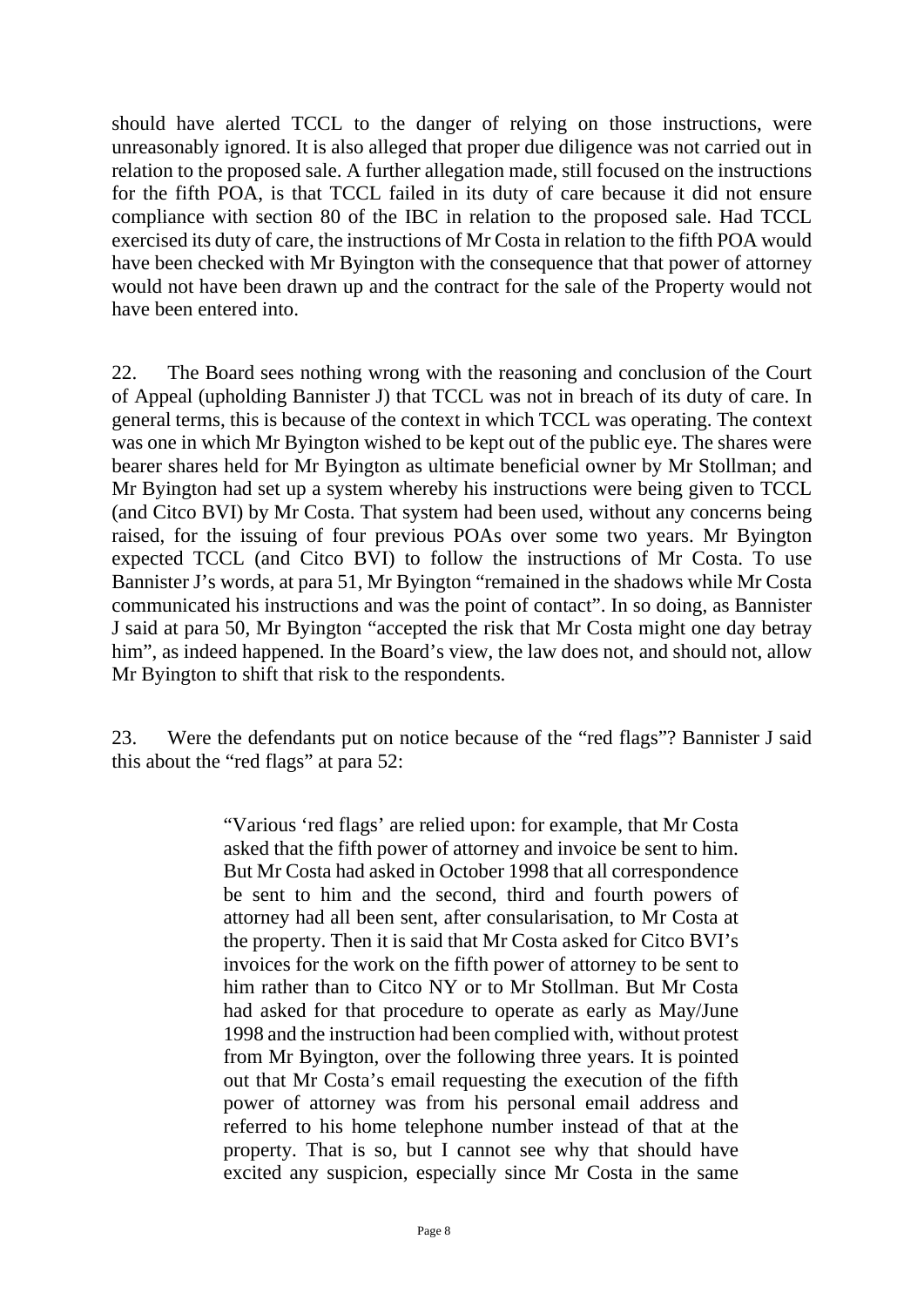email asked that the executed and consularised document be sent to him, as previously, at the property. It was only subsequently that he asked, whether successfully or not is not known, that the power of attorney be sent to Mr Delollo. Next, it is said that the terms of the fifth power of attorney were in unusually wide and general terms. I do not understand this point, or why it should have excited the suspicions of Citco BVI. It is a power enabling the sale of a property. Citco BVI would have had no idea until then that Spectacular had ever acquired the property, let alone any reason to ponder why Mr Byington might wish to dispose of it."

24. Although this passage was directed to considering the position of Citco BVI and was not repeated in relation to TCCL, it is equally applicable to TCCL and the Board cannot fault Bannister J's analysis. Another "red flag" might have been that there was no indication in the fifth POA of where the proceeds of sale should be paid to. But in a context where previous wide POAs had been authorised, it is hard to see why TCCL should reasonably have been suspicious of this or should have made further checks. As far as they were concerned Mr Costa (and the lawyer, Mr Delollo) were trusted by Mr Byington so that the width of the powers (including the lack of indication where the funds were to be paid to) did not make it unreasonable to comply with Mr Costa's instructions.

25. Another aspect of the alleged breach of the duty of care was that TCCL failed to carry out proper due diligence in respect of the proposed sale. But in the context with which we are dealing, TCCL's role, as Bannister J recognised, was essentially one of execution only because that is the way Mr Byington had set up the operation of the company. It followed that TCCL could not reasonably be expected to scrutinise proposed sales by the company. Given that background, we see no reason to interfere with the determination of Bannister J and the Court of Appeal that there was no breach of a duty of care as regards the failure to carry out proper due diligence.

26. We have so far expressed our reasoning without reliance on the concept of "ostensible authority". In the Board's view, it is illuminating to recognise that the facts do constitute an example of ostensible authority being reasonably relied on by TCCL. Bannister J said at para 50 that:

> "Mr Byington had so arranged matters that those engaged on his behalf on the affairs of Spectacular were expected to act on the instructions of Mr Costa."

And at para 51 he said that: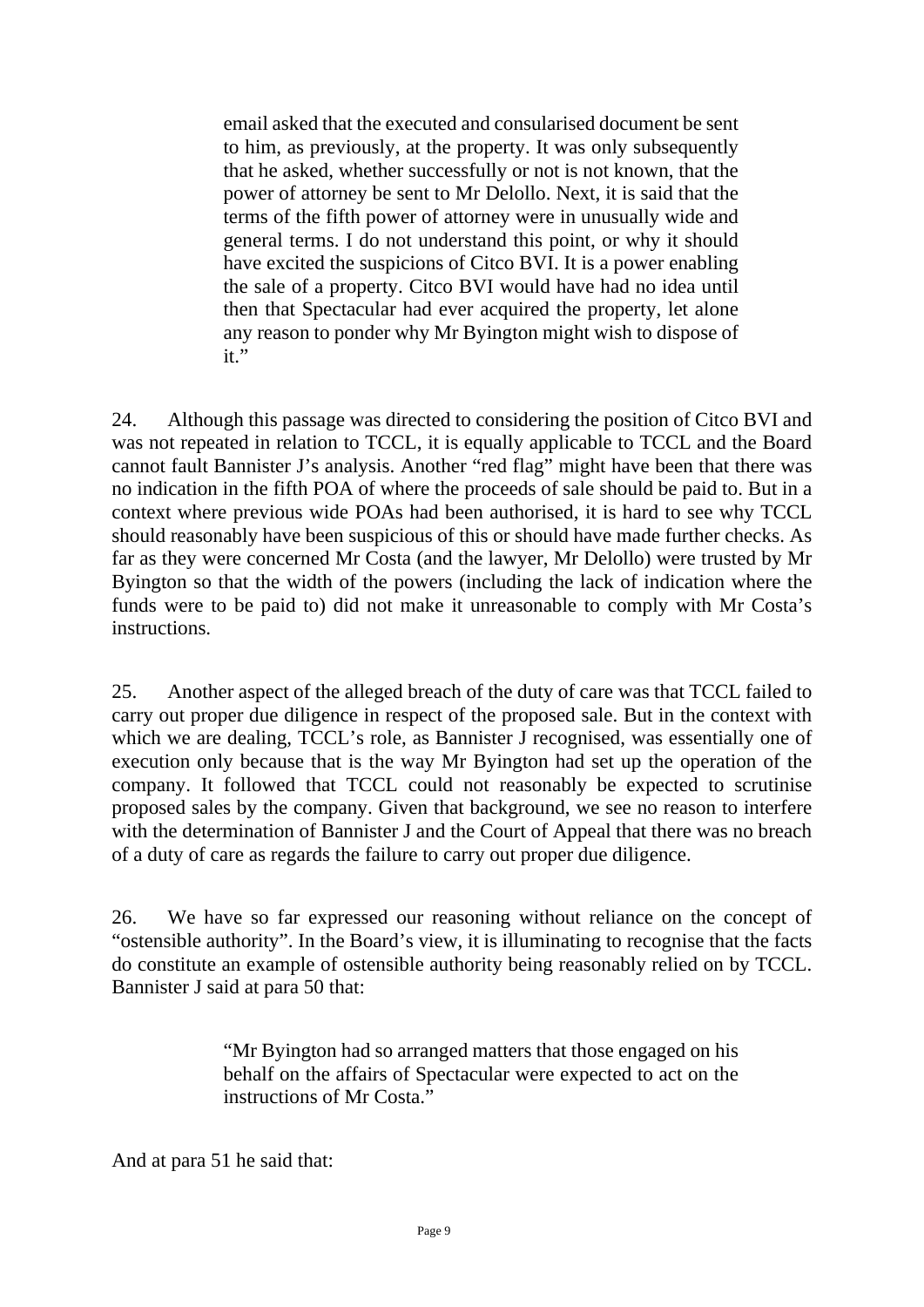"[Mr Byington] had set up a system, upon which he clearly expected the professionals to rely, under which he remained in the shadows while Mr Costa communicated his instructions and was the point of contact. He never told any of the professionals that the system had ceased to operate or had changed - until too late."

In other words, although there was "no document … to suggest that Mr Byington told any of the professionals with whom Mr Costa dealt on his behalf that they could safely rely upon his instructions" (Bannister J at para 45), the conduct of Mr Byington in relation to Mr Costa led TCCL (and Citco BVI) to act in the belief, and reasonably so, that Mr Costa did have the authority of Mr Byington to give the instructions for the issuing of the POA.

27. To elaborate further on this, by previously giving authority to Mr Costa to give instructions for the issuing of POAs, extending over some two years, Spectacular, through Mr Byington, represented by that conduct to Citco BVI and TCCL that Mr Costa had the authority to give instructions for the issuing of POAs even if on the fifth occasion he did not have that authority. So while there was no express representation by Mr Byington to that effect, a representation to that effect by conduct is made out by reason of the following three factors:

(i) Citco BVI and TCCL were aware - for example, from the refusal of Mr Byington to sign the management agreement in November 1997 - that Mr Byington wished to remain "in the shadows" albeit that he was the ultimate beneficial owner.

(ii) Over the course of two years, dealing with four POAs, Mr Byington had given Mr Costa actual authority to give instructions (whether directly or through Citco NY) to Citco BVI and TCCL.

(iii) Mr Byington had not raised any complaints over those two years about the first four POAs (and neither had Spectacular nor Mr Stollman).

28. It was the view of the Court of Appeal that, as a matter of law, the findings of fact of Bannister J did constitute a finding of ostensible authority. We agree. Although Bannister J baulked at using the language of ostensible authority outside its usual context - of the making of contracts by agents on behalf of principals - there is no need so to confine it (for examples of the use of the language outside the contractual context, see *Bowstead & Reynolds on Agency*, 21st ed (2018), at para 8-012).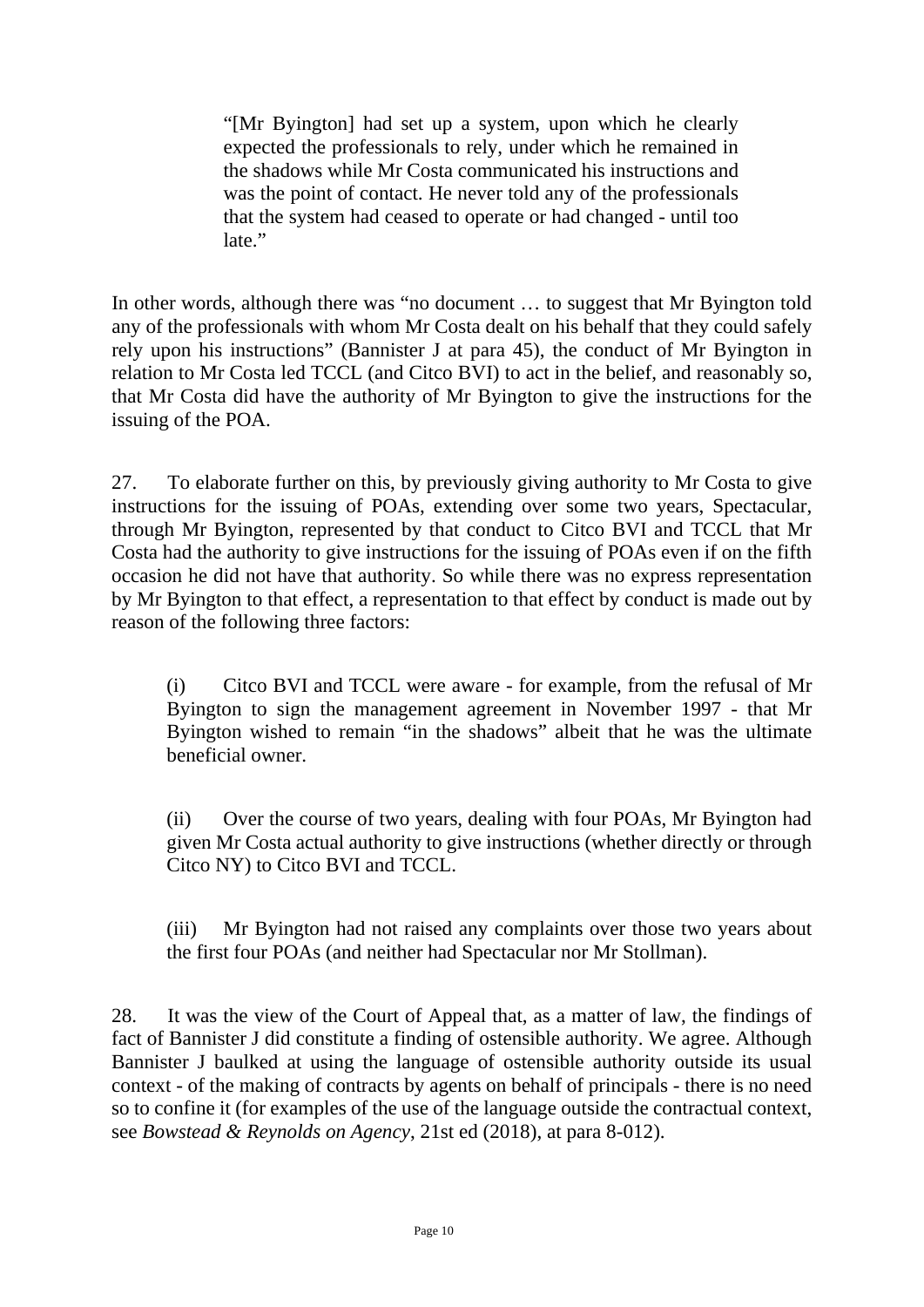29. As we have seen, the appellants have relied on the "red flags" as showing that TCCL was on notice. Seen through the lens of ostensible authority, this submission amounts to saying that, even if there were a representation by Spectacular that Mr Costa had authority, Citco BVI and TCCL were on notice that he had no such authority - and were therefore acting unreasonably in relying on that authority - so that the doctrine of ostensible authority cannot apply. In *East Asia Co Ltd v PT Satria Tirtatama Energindo*  [2019] UKPC 30; [2020] 2 All ER 294, paras 70-95, the Privy Council recently looked at this requirement in the context of ostensible authority and confirmed that the test for whether the representee is entitled to rely on ostensible authority is the objective one of reasonableness (and that it is insufficient to show that the representee has not acted recklessly or irrationally). But, as the lower courts have determined, on the facts of this case, Citco BVI and TCCL were acting reasonably, ie they were not put on notice in the relevant sense.

30. Thus far, our reasoning has proceeded by equating the conduct of Mr Byington and the conduct of Spectacular. Yet to afford an excuse to TCCL in relation to the claim by Spectacular, the ostensible authority must be conferred by Spectacular. Similarly, we need to explain why TCCL's reliance was reasonable vis-à-vis Spectacular and not merely vis-à-vis Mr Byington. Put another way still, to decide that there was no breach of a duty of care owed by TCCL to *Spectacular*, we need to be satisfied that the conduct of Mr Byington can be attributed to Spectacular: we are not concerned with a breach of a duty of care owed to Mr Byington. Although it is tempting to equate Mr Byington with Spectacular, simply because he was the ultimate and sole beneficial owner, one needs a full legal explanation for that. It is here that the *Duomatic* principle comes in.

#### *(ii) The Duomatic principle*

31. The *Duomatic* principle is, in short, the principle that anything the members of a company can do by formal resolution in a general meeting, they can also do informally if all of them assent to it. See generally *Palmer's Company Law*, 25th ed (2020), paras 7.434-7.449; and P Watts, "Informal unanimous assent of beneficial shareholders" (2006) 122 LQR 15. The principle derives its name from *In re Duomatic Ltd* [1969] 2 Ch 365, in which it was encapsulated by Buckley J, at 373, as follows:

> "where it can be shown that all shareholders who have a right to attend and vote at a general meeting of the company assent to some matter which a general meeting of the company could carry into effect, that assent is as binding as a resolution in general meeting would be."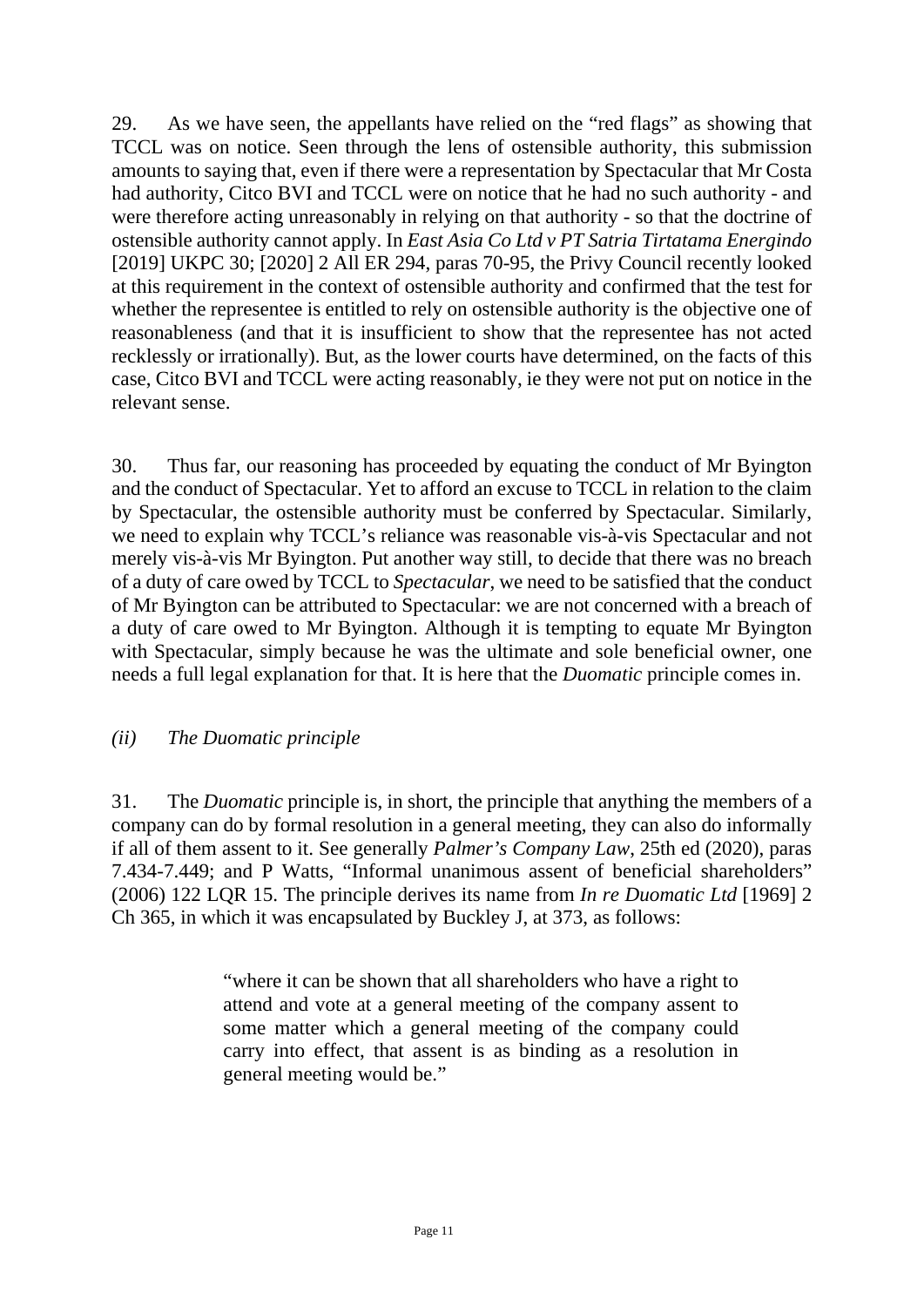32. The origins of the principle predate *In re Duomatic Ltd* itself. So, for example, Lord Davey in *Salomon v Salomon & Co Ltd* [1897] AC 22 stated at 57 that "[a] company is bound in a matter intra vires by the unanimous agreement of its members."

33. There are numerous other cases relying on, or referring to, the same principle. Mr Thompson referred us, particularly, to *Multinational Gas and Petrochemical Co v Multinational Gas and Petrochemical Services Ltd* [1983] Ch 258 where the majority of the Court of Appeal (Lawton LJ and Dillon LJ) applied the principle. To simplify the facts of the *Multinational* case, three oil companies, incorporated in the USA, France and Japan respectively, decided to join together in a commercial enterprise. To carry out that joint venture, they formed the claimant company which was incorporated in Liberia. The claimant's shareholders were the three oil companies. When the claimant company subsequently went into liquidation, the claimant brought various actions in the tort of negligence including against the shareholders (the three oil companies), the directors and the company's advisers. The claimant sought leave to serve the writ out of the jurisdiction on the foreign defendants (including the three oil companies). Under one of the relevant heads of what were then the rules for service out of the jurisdiction under RSC Order 11, leave to serve out would not be given where the foreign defendant had a good defence to the action. It was held, inter alia, that there was a good defence to the claimant company's action in negligence against the shareholders and the directors because the claimant was bound by the unanimous assent of the shareholders to the actions that had been taken.

34. Lawton LJ said this at 268-269:

"The submission in relation to the defendants was as follows. No allegation had been made that the plaintiff's directors had acted ultra vires or in bad faith. What was alleged was that when making the decisions which were alleged to have caused the plaintiff loss and giving instructions to [the company's agents] to put them into effect they had acted in accordance with the directions and behest of the three oil companies. These oil companies were the only shareholders. All the acts complained of became the plaintiff's acts. The plaintiff, although it had a separate existence from its oil company shareholders, existed for the benefit of those shareholders, who, provided they acted intra vires and in good faith, could manage the plaintiff's affairs as they wished. If they wanted to take business risks through the plaintiff which no prudent businessman would take they could lawfully do so. Just as an individual can act like a fool provided he keeps within the law so could the plaintiff, but in its case it was for the shareholders to decide whether the plaintiff should act foolishly. As shareholders they owed no duty to those with whom the plaintiff did business. It was for such persons to assess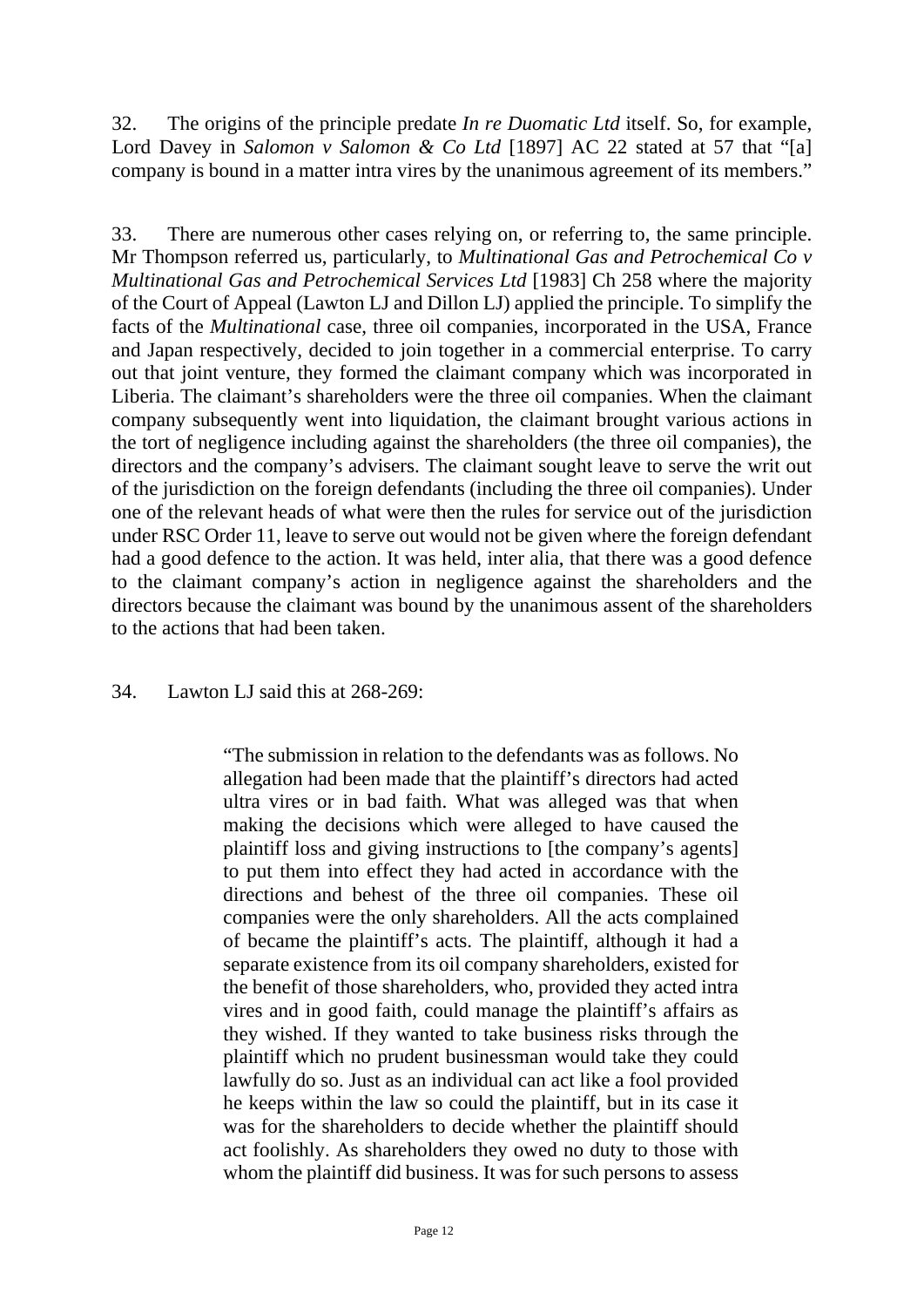the hazards of doing business with them. It follows, so it was submitted, that the plaintiff as a matter of law, cannot now complain about what it did at its shareholders' behest.

This submission was based upon the assumption, for which there was evidence, that Liberian company law was the same as English company law and upon a long line of cases starting with *Salomon v A Salomon and Co Ltd* [1897] AC 22 and ending with the decision of this court in *In re Horsley & Weight Ltd* [1982] Ch 442. In my judgment these cases establish the following relevant principles of law: first, that the plaintiff was at law a different legal person from the subscribing oil company shareholders and was not their agent: see the *Salomon* case [1897] AC 22, per Lord Macnaghten at p 51. Secondly, that the oil companies as shareholders were not liable to anyone except to the extent and the manner provided by the Companies Act 1948: see the same case at the same page. Thirdly, that when the oil companies acting together required the plaintiff's directors to make decisions or approve what had already been done, what they did or approved became the plaintiff's acts and were binding on it: see by way of examples *Attorney General for Canada v Standard Trust Co of New York* [1911] AC 498; *In re Express Engineering Works Ltd* [1920] 1 Ch 466 and *In re Horsley & Weight Ltd* [1982] Ch 442. When approving whatever their nominee directors had done, the oil companies were not, as the plaintiff submitted, relinquishing any causes of action which the plaintiff might have had against its directors. When the oil companies, as shareholders, approved what the plaintiff's directors had done there was no cause of action because at that time there was no damage. What the oil companies were doing was adopting the directors' acts and as shareholders, in agreement with each other, making those acts the plaintiff's acts.

It follows, so it seems to me, that the plaintiff cannot now complain about what in law were its own acts."

#### 35. Dillon LJ said the following at 289-290:

"The case set up is that all the shareholders, the joint venturers, made the impugned decisions at the outset. In so far as the decisions were made at the three meetings in New York and Paris referred to in the statement of claim, it matters not that these meetings were called board meetings, rather than general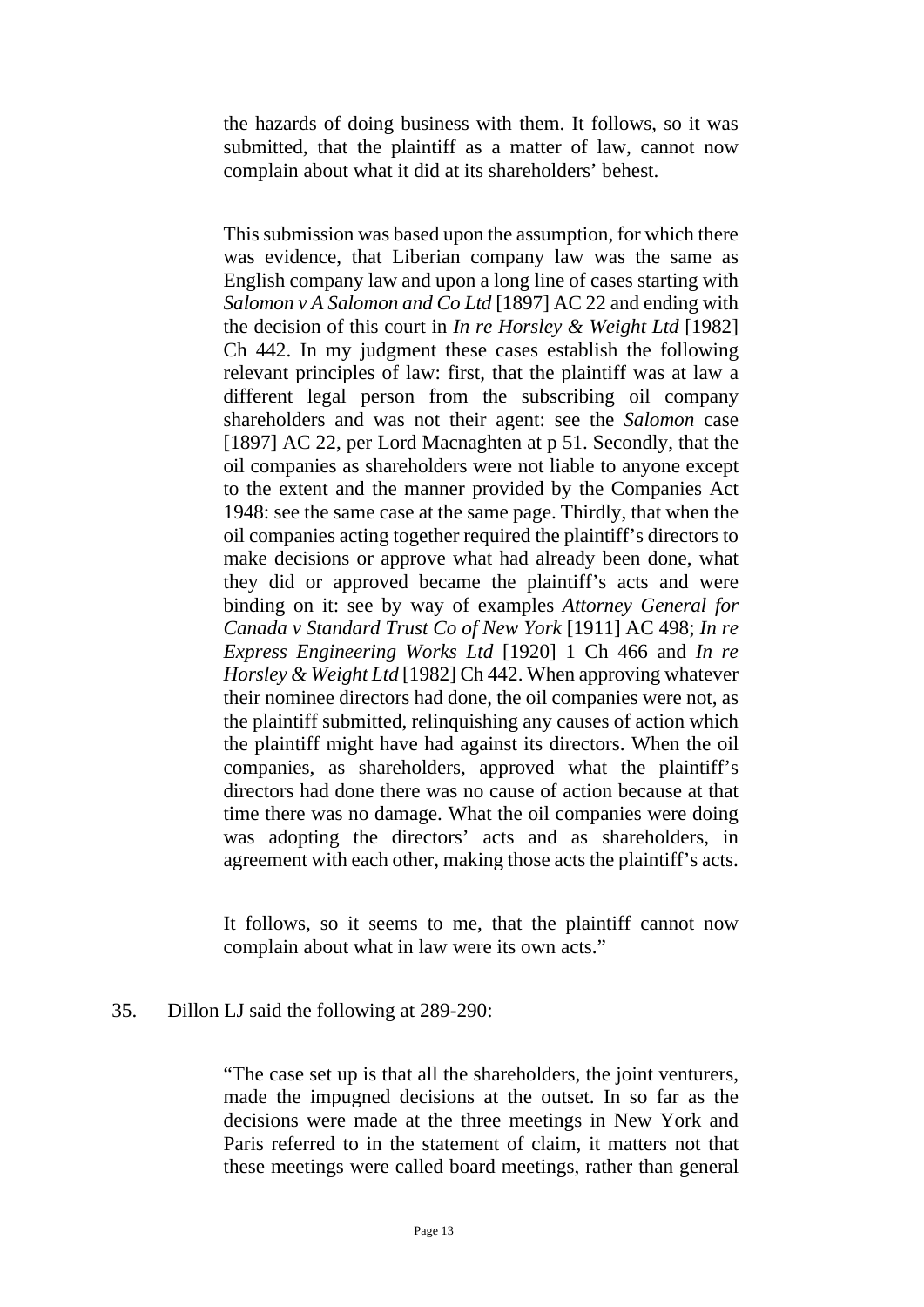meetings of the plaintiff: see *In re Express Engineering Works*  Ltd<sup>[1920]</sup> 1 Ch 466. It would equally matter not if the decisions were made by all the shareholders informally and without any meeting at all: *Parker and Cooper Ltd v Reading* [1926] Ch 975 and *In re Duomatic Ltd* [1969] 2 Ch 365.

The well-known passage in the speech of Lord Davey in *Salomon v A Salomon and Co Ltd* [1897] AC 22, 57, that the company is bound in a matter intra vires by the unanimous agreement of its members is, in my judgment, apt to cover the present case whether or not Lord Davey had circumstances such as the present case in mind.

If the company is bound by what was done when it was a going concern, then the liquidator is in no better position. He cannot sue the members because they owed no duty to the company as a separate entity and he cannot sue the directors because the decisions which he seeks to impugn were made by, and with the full assent of, the members."

36. There is also a helpful reference to where the *Duomatic* principle fits within the general rules on attribution in respect of a company in Lord Hoffmann's well-known analysis, giving the advice of the Privy Council, in *Meridian Global Funds Management Asia Ltd v Securities Commission* [1995] 2 AC 500 at 506:

> "The company's primary rules of attribution will generally be found in its constitution, typically the articles of association, and will say things such as 'for the purpose of appointing members of the board, a majority vote of the shareholders shall be a decision of the company' or 'the decisions of the board in managing the company's business shall be the decisions of the company'. There are also primary rules of attribution which are not expressly stated in the articles but implied by company law, such as

> > 'the unanimous decision of all the shareholders in a solvent company about anything which the company under its memorandum of association has power to do shall be the decision of the company': see *Multinational Gas and Petrochemical Co v Multinational Gas and Petrochemical Services Ltd* [1983] Ch 258."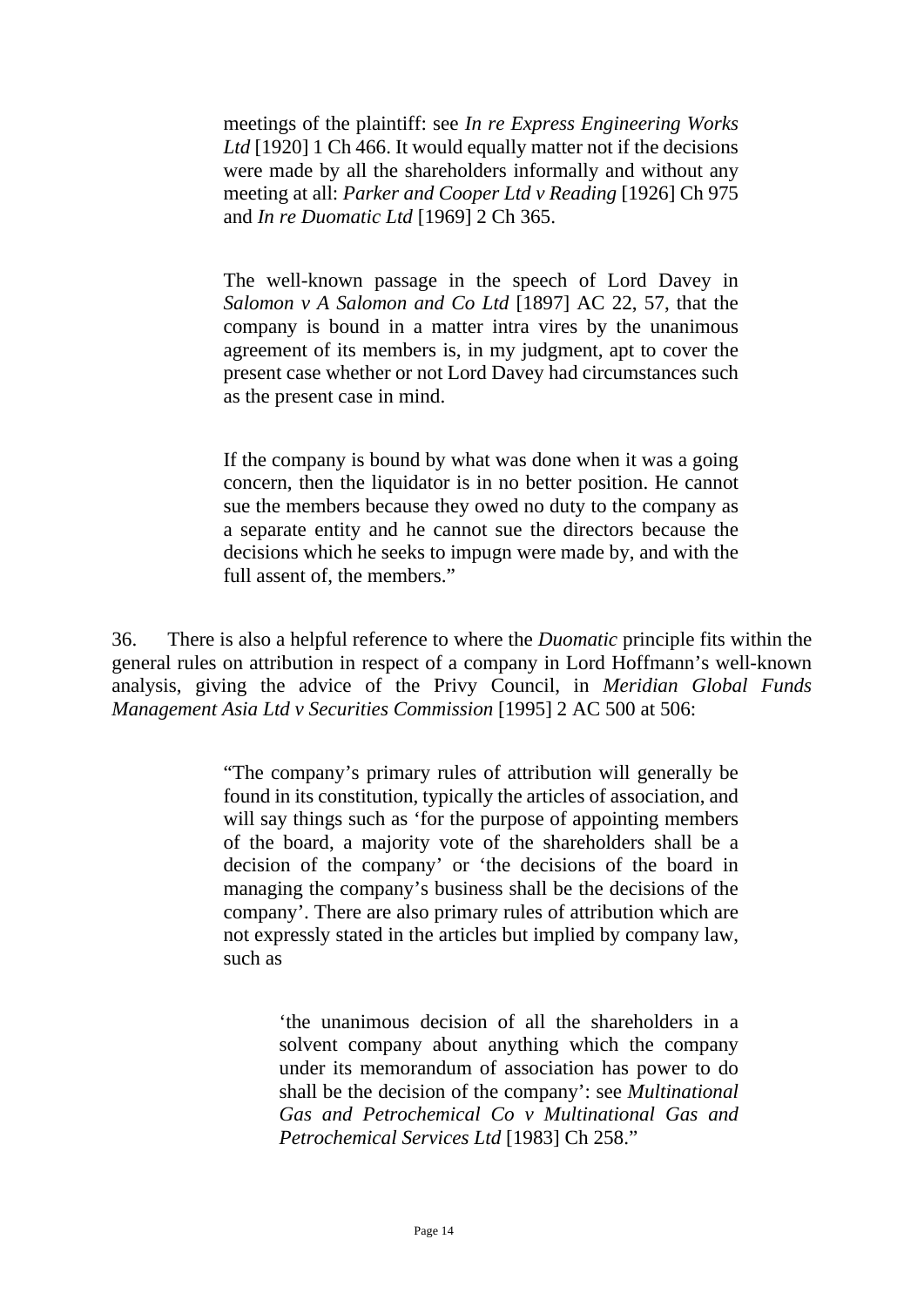37. Applying the *Duomatic* principle to our case, Spectacular would have been bound had the sole shareholder, Mr Byington, consented to Mr Costa's having authority to give instructions. That informal giving of consent by Mr Byington explains how and this was not in dispute - Mr Costa had actual authority to give instructions to TCCL (and Citco BVI) in relation to the first four POAs. But in respect of the fifth POA, Mr Byington clearly did not consent by giving Mr Costa actual authority.

38. The question therefore becomes whether one can apply the *Duomatic* principle of informal unanimous shareholder consent to ostensible authority. As a matter of principle, there seems no reason why not. If actual authority can be conferred informally by unanimous shareholder consent the same should apply to ostensible authority. So here Mr Byington's informal consent to the representation by conduct, that Mr Costa had authority to instruct TCCL (and Citco BVI) in relation to the fifth POA, binds Spectacular.

39. It is important to add that the *Duomatic* principle explains why there is also no problem about the informality of Mr Byington's conduct even in relation to section 80 of the IBC. This is because if it was reasonable for TCCL to rely on the instructions of Mr Costa - on the basis that he was conveying the instructions of Mr Byington, the ultimate beneficial owner - there would be no need to go through the formality of a company resolution ratifying the sale. As far as TCCL was concerned Spectacular would have already given its authorisation through Mr Byington. That the *Duomatic*  principle can be applied not merely where the requirement for formal approval derives from the company's articles but also where it derives from statute is demonstrated by, eg, *In re Oceanrose Investments Ltd* [2008] EWHC 3475 (Ch); [2009] Bus LR 947, para 23. This will turn on the correct interpretation of the statutory provision in question but in our view (which is consistent with the Court of Appeal's reasoning, at para 69, that "Mr Byington in his capacity as the sole member must be taken to have approved the sale") section 80 of the IBC should not be construed as removing the *Duomatic*  principle.

40. Is there any specific objection to applying the *Duomatic* principle in the context of ostensible authority in the present situation? One recognised qualification - that the transaction must not jeopardise the company's solvency or cause loss to its creditors does not arise on these facts. But two other recognised qualifications, and one possible qualification, of that principle may here be thought to be problematic.

41. The first of the other two recognised qualifications is that the *Duomatic* principle does not apply where the shareholder(s) did not consent to the relevant act. In *EIC Services Ltd v Phipps* [2003] EWHC 1507 (Ch); [2003] BCC 931, at first instance - the case went to the Court of Appeal, and was reversed, on a different point: [2004] EWCA Civ 1069; [2005] 1 WLR 1377 - one of the issues was whether the issue and allotment of bonus shares had been effectively authorized by the members of the company in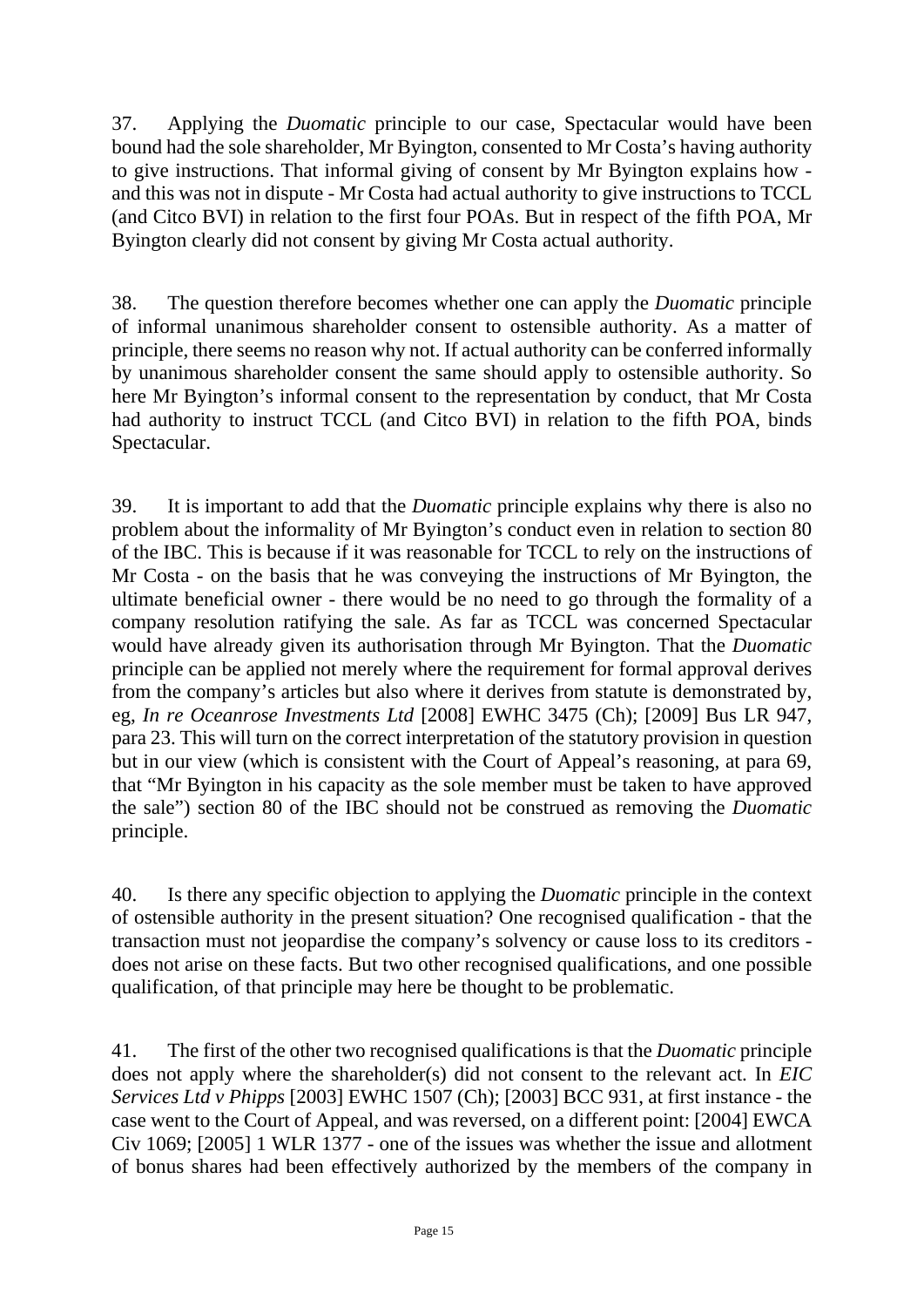accordance with its articles. The 13 shareholders had been told of the projected bonus issue and its general effect, but their consent had not been sought or given. Neuberger J held that the shareholders had not thereby consented to the bonus issue. At para 122 he summarized the "essence" of the *Duomatic* principle as being that:

> "where the articles of a company require a course to be approved by a group of shareholders at a general meeting, that requirement can be avoided if all members of the group, being aware of the relevant facts, either give their approval to that course, or so conduct themselves as to make it inequitable for them to deny that they have given their approval."

42. In the present case, it might be suggested that the single shareholder (Mr Byington) was not aware of, and therefore could not have consented to, Mr Costa's giving instructions for the fifth POA. However, Mr Byington had set up a mode of operation on which Citco BVI and TCCL reasonably relied. The very concept of ostensible authority means that Mr Byington should not be allowed to deny that he consented to the giving of authority to Mr Costa. By operating as he did, so as to keep his connection with Spectacular out of the picture, he was taking the risk that Mr Costa might betray him.

43. The second recognised qualification is that the *Duomatic* principle cannot be used where there is relevant dishonesty. For example, in *Bowthorpe Holdings Ltd v Hills* [2002] EWHC 2331 (Ch), [2003] 1 BCLC 226, Sir Andrew Morritt V-C said the following at para 50:

> "… the transaction must be bona fide or honest. This, in my view, is demonstrated by the qualification of Viscount Haldane in *AG for Canada v Standard Trust* [1911] AC 498, 505 that 'the case was not ... a cloak under which a conspiracy to defraud was concealed', by Younger LJ in *In re Express Engineering Works* [1920] 1 Ch 466, 471 that 'no fraud is alleged in respect of this transaction', and by Lawton LJ in *Multinational Gas v Multinational Services* [1983] Ch 258, 268 that the members must act in good faith. Thus, in *In re Duomatic Ltd* [1969] 2 Ch 365, 372 Buckley J cited with approval the view of Astbury J in *Parker and Cooper Ltd v Reading* [1926] Ch 975, 984 that the transaction must be both intra vires and honest."

This emphasis on honesty lies behind the submission of Mr Hubble, for the appellant, that it would be a "remarkable extension" to the *Duomatic* principle to apply it to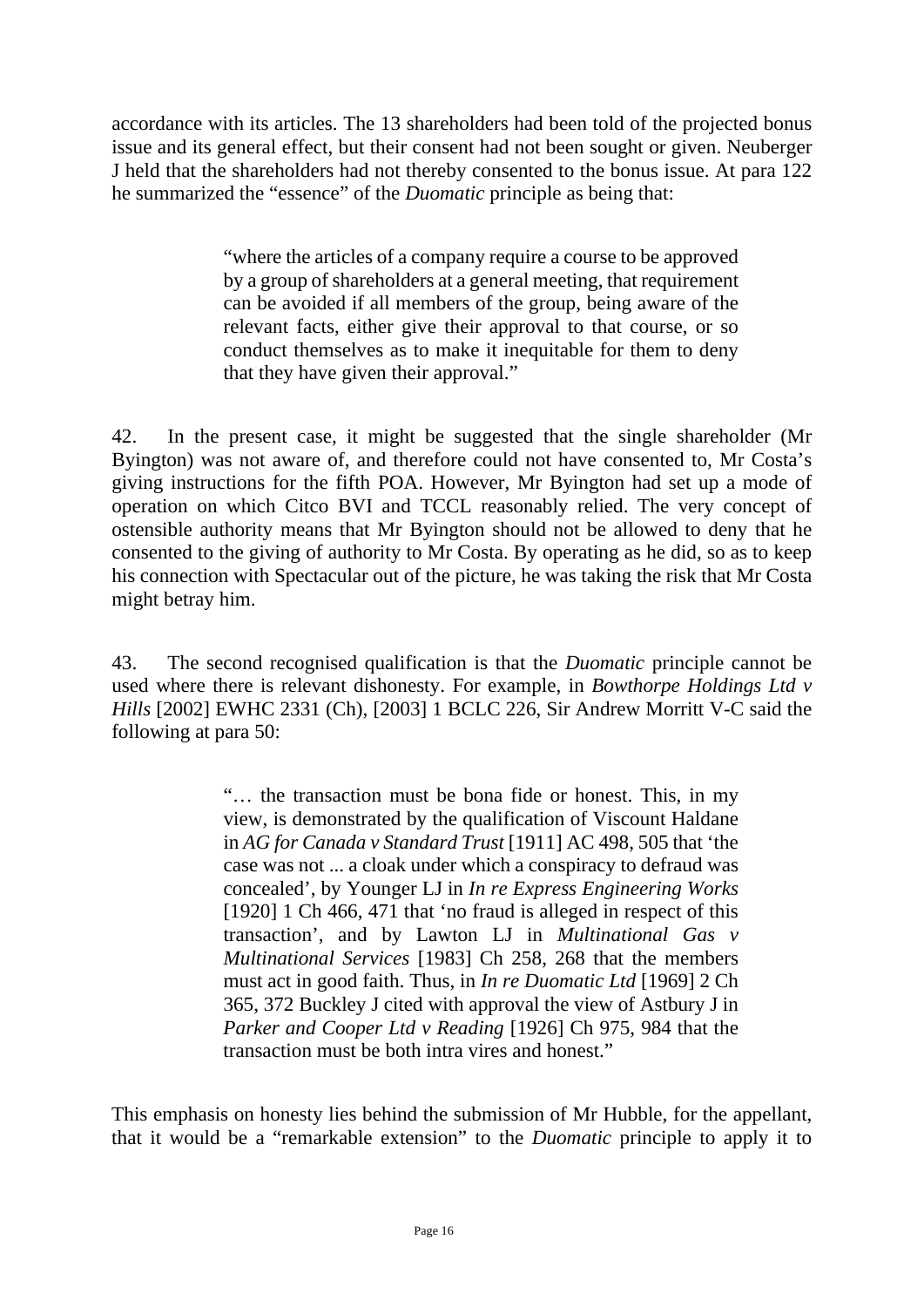apparent authority so as to allow an agent to commit a fraud against the company and its members.

44. Clearly here what was being done in relation to the fifth POA was not outside the powers of the company and neither Mr Byington nor TCCL was acting dishonestly in relation to that POA. Put another way, the *Duomatic* principle would not be permitting the ultimate beneficial owner or the director to commit a fraud against the company. Although *In re Duomatic Ltd* was not mentioned by Bannister J, he may have had it in mind when he said the following at para 62:

> "Spectacular cannot have had any greater expectation about the scope of the duties of its sole director than had Mr Byington. Provided that Mr Byington's instructions did not involve dishonesty or illegality, therefore, TCCL could safely act upon them without more."

True it is that the earlier transaction by which Mr Byington acquired Spectacular so as to take the Property out of the hands of GEL's creditors may be regarded as dishonest. But the transaction with which we are concerned - and in relation to which we are considering the application of the *Duomatic* principle - is the issuing of the fifth POA and the sale of the Property. In relation to that transaction, we have just observed that neither Mr Byington nor TCCL acted dishonestly; but what about the alleged dishonesty of Mr Costa?

45. Mr Thompson for the respondents submitted that Mr Costa had not been dishonest. There was no finding that the sale of the land was at an undervalue and Mr Costa accounted openly for what he had received and only took what he alleged was owed to him. All one could say was that Mr Costa was doing something that was unauthorised by Mr Byington and that was not dishonest in relation to Spectacular.

46. However, as a matter of principle the *Duomatic* principle would have applied on these facts even if Mr Costa had dishonestly pocketed the money from the sale without regarding it as discharging a debt owed to him. This is because the whole of Mr Byington's set-up - and the clothing of Mr Costa with ostensible authority - was taking the risk on behalf of the company, albeit informally, that Mr Costa would use that apparent authority for his own purposes, including dishonest purposes. In a situation where Mr Byington, and through his (informal) conduct, Spectacular, led TCCL reasonably to rely on Mr Costa in relation to the fifth POA, Spectacular cannot now be allowed to pursue TCCL in a claim for negligence to reverse the very risk that it was running.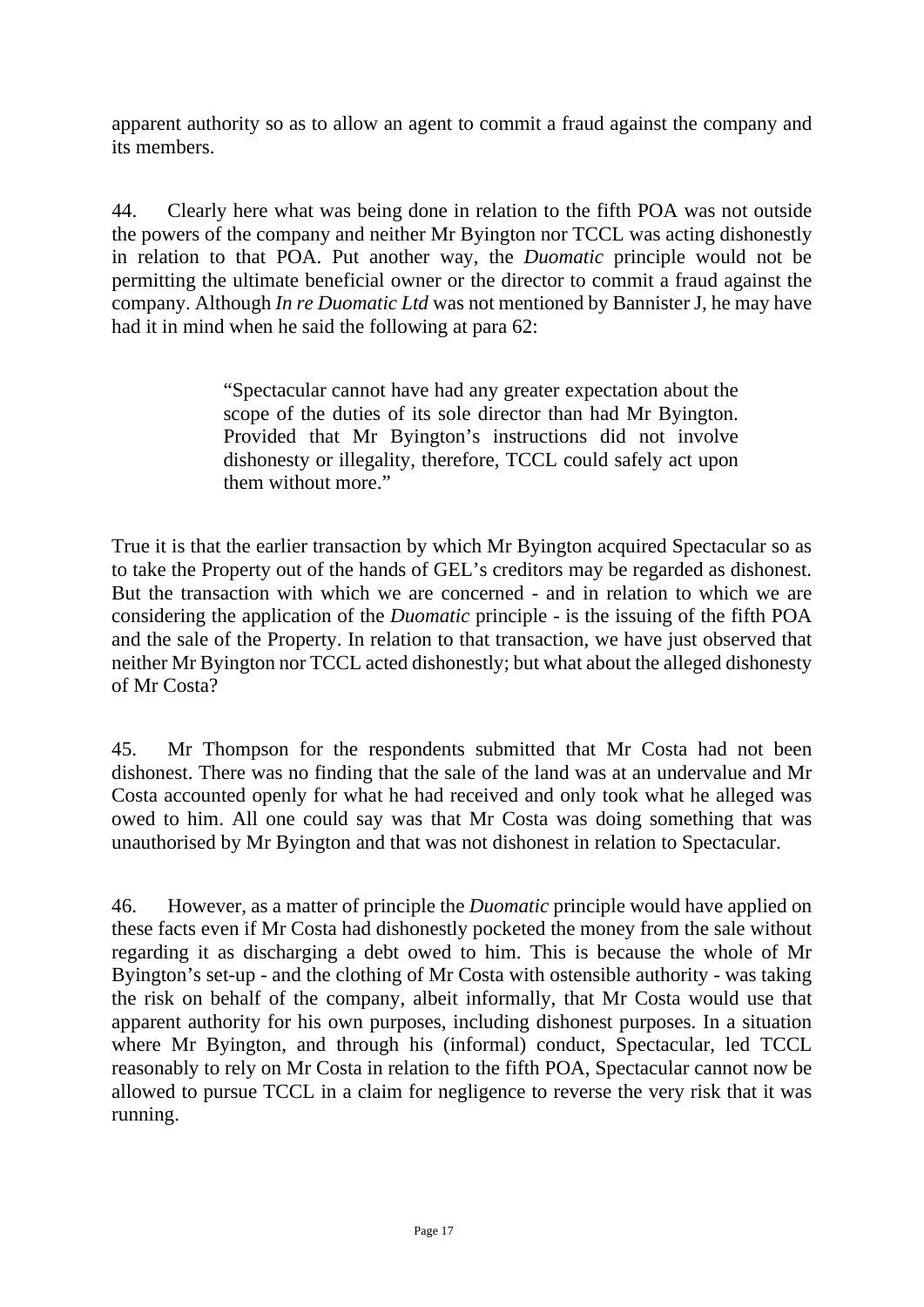47. A further possible qualification of the *Duomatic* principle is that, in some cases, doubts have been expressed as to whether the principle applies where it is the beneficial owners, rather than the registered shareholders, who consent. See, eg, *Palmer's Company Law*, 25th ed (2020), para 7.439. But the correct view is that, at least as here where the ultimate beneficial owner and not the registered shareholder is taking all the decisions in the relevant transactions, the *Duomatic* principle applies as regards the consent of (and authority given by) the ultimate beneficial owner. This is supported, as a matter of principle, by Mann J's judgment in *Shahar v Tsitsekkos* [2004] EWHC 2659 (Ch), para 67; and by Newey LJ's judgment in *Dickinson v NAL Realisations (Staffordshire) Ltd* [2019] EWCA Civ 2146; [2020] 1 WLR 1122, para 20, in which, while not deciding the point, he stated that he was willing to assume (in the same way as he had done as Newey J in *In re Tulsesense Ltd; Rolfe v Rolfe* [2010] EWHC 244 (Ch); [2010] 2 BCLC 525, para 42) that "the assent of the beneficial owners of a share can meet *Duomatic* requirements." Certainly the appellant in this case did not seek to argue that, in relation to the *Duomatic* principle, any distinction should be drawn between Mr Byington, as ultimate beneficial owner, and Mr Stollman, his lawyer, who held the bearer shares.

*(iii) Conclusion*

48. The conclusion to be reached is that the *Duomatic* principle did apply here. By reason of that principle, the ostensible authority conferred by Mr Byington counts as ostensible authority conferred by Spectacular. Spectacular cannot be allowed to deny that it authorised Mr Costa to give the instructions to TCCL. It follows that we see no reason to interfere with the decision of the Court of Appeal (upholding Bannister J) that there was no breach of the duty of care owed by TCCL to Spectacular.

#### **4. Was Citco BVI in breach a duty of care owed to Spectacular?**

49. This can be dealt with very briefly because, on these facts, it is difficult to conceive how the registered agent (Citco BVI) could be in breach of a duty of care owed to Spectacular if the director (TCCL) was not. Under section 39(1) of the IBC, a BVI company must have a registered agent. Certain statutory duties are imposed on the registered agent. For example, "The articles must be subscribed by the registered agent named in the Memorandum in the presence of another person who must sign his name as a witness" (section 13(2)).

50. It is clear that Citco BVI as registered agent of Spectacular did owe a duty of care in the tort of negligence to Spectacular in carrying out its services as such an agent. Those services included providing ongoing company administration and could embrace accurately passing on relevant information and instructions from Mr Byington (as ultimate beneficial owner) to TCCL as director of the company. But those services were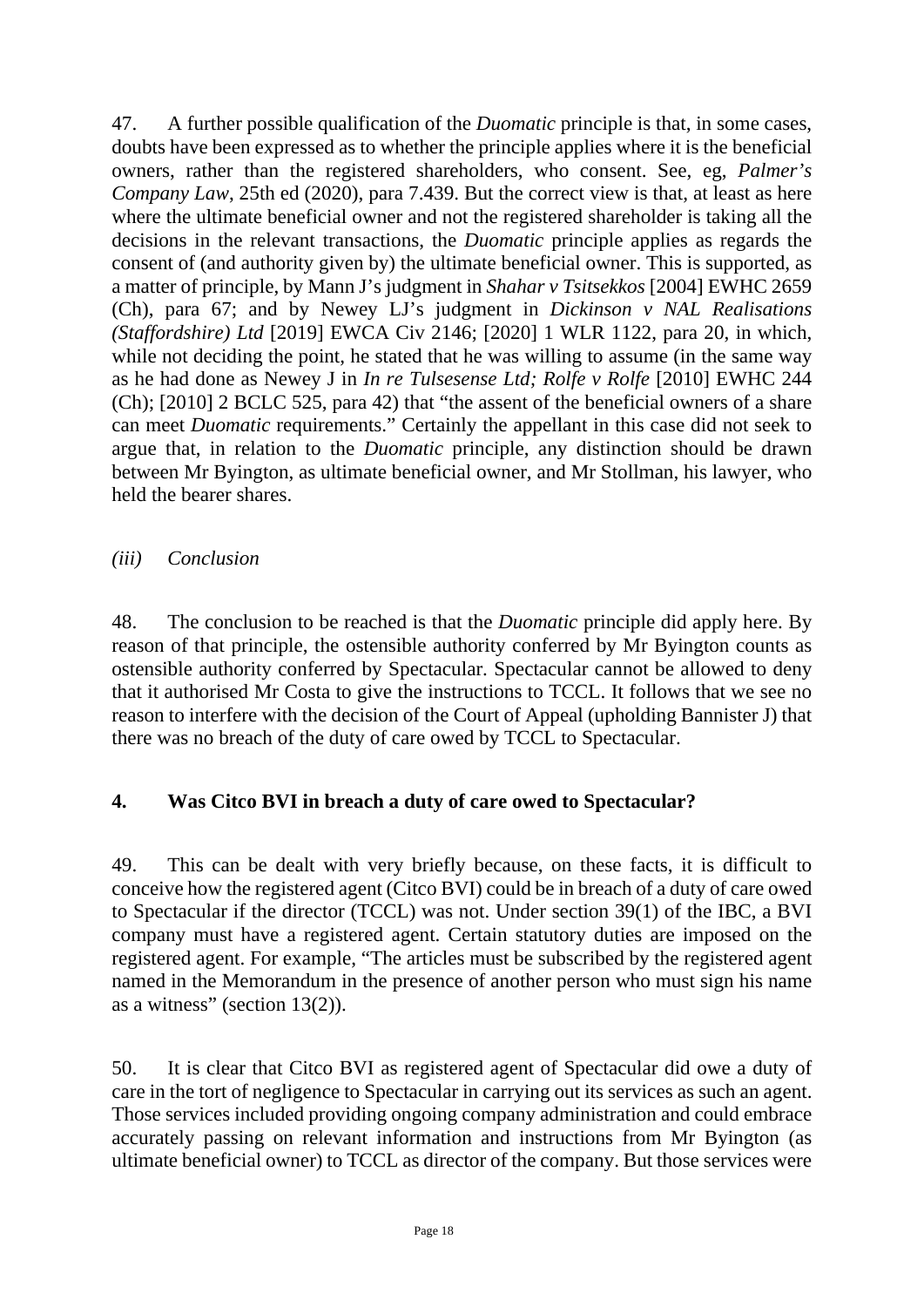very limited, in contrast to those of the director, and it follows that we see no reason to interfere with the decision of the Court of Appeal (upholding Bannister J) that there was no breach of a duty of care in relation to those limited services.

51. We also cannot fault the reasoning of the lower courts that Citco BVI was not acting as a de facto director of Spectacular. A de facto director is one who purports to act as a director but has not been validly appointed as director: see *Palmer's Company Law*, 25th ed (2020), para 8.214 and, generally, *Revenue and Customs Comrs v Holland* [2010] UKSC 51; [2010] 1 WLR 2793. Even if it had been a de facto director, and had owed the same duty of care as TCCL owed as director (in law), Citco BVI would not have been in breach of its duty of care for the same reasons that have been given above in relation to TCCL.

52. The conclusion is that we see no reason to interfere with the decision of the Court of Appeal (upholding Bannister J) that there was no breach of a duty of care owed by Citco BVI to Spectacular.

### **5. Final matters**

53. We would like to pay tribute to the judgments of the lower courts, the clarity of which has considerably lightened our task. However, as regards section 80 of the IBC, we think it prudent to record that, subject to the proviso that we have not heard full argument on the points, we consider that the lower courts fell into error in deciding that:

(i) the duty under section 80 was owed to Mr Byington and not to Spectacular; and

(ii) the sale of Spectacular's assets was "in the usual or regular course of the business carried on by the company".

Similarly, the Board doubts whether the Court of Appeal was correct in deciding that the issuing of the fifth POA was not caught by the section because, in itself, it was not a disposition. The fact is that it was one of the primary documents being used to sell the land of Spectacular.

54. There are two final general observations. First, it would be incorrect to interpret this decision, or anything said by the Board or the lower courts, as suggesting that the law in the BVI imposes a lower standard of care on directors than is applicable under English law. Secondly, the Board is conscious that the kind of arrangements put in place by Mr Byington - by which he chose to hide from public view his position as ultimate